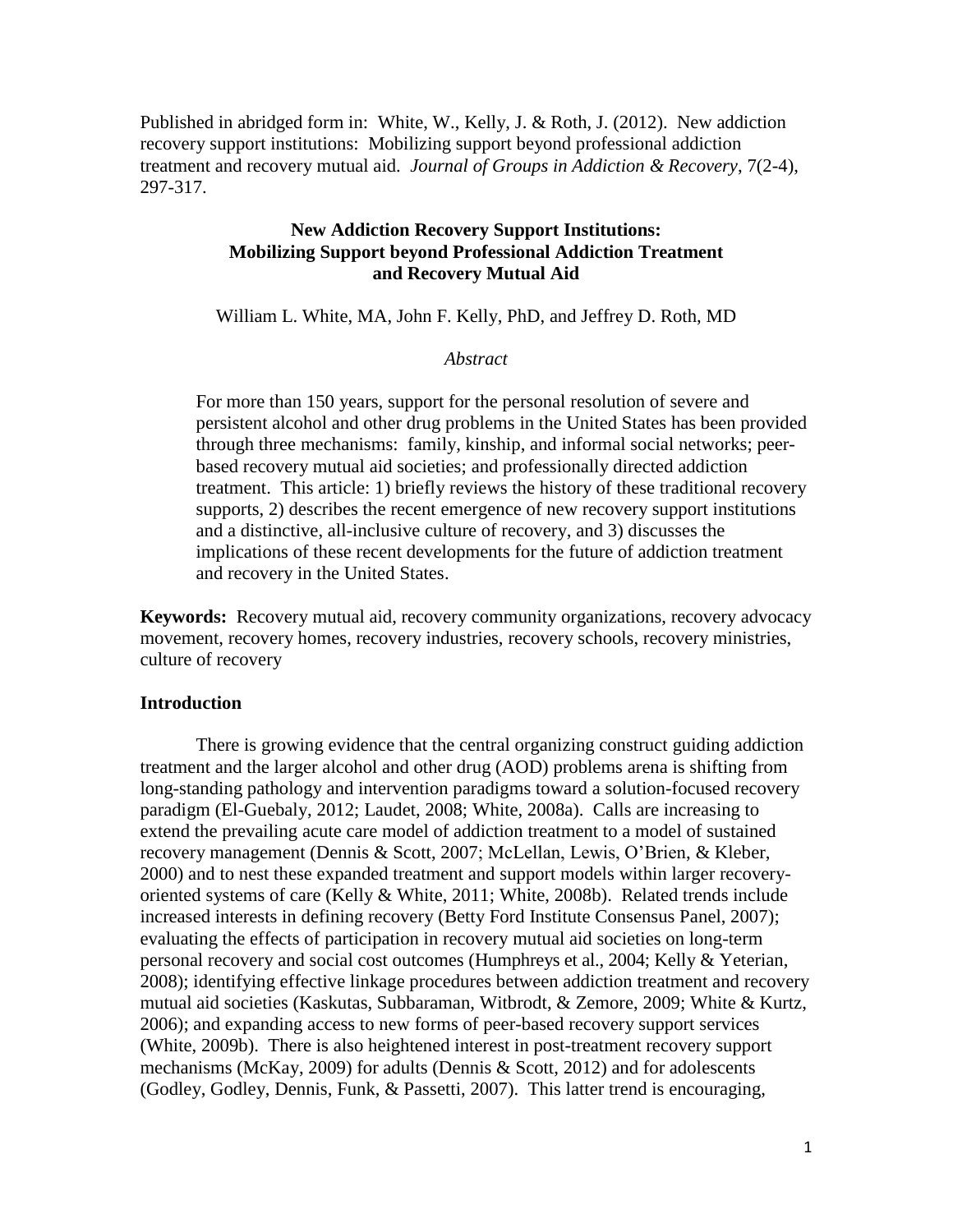particularly in light of the contention that recovery-focused "systems transformation" efforts that only focus on professional treatment and mutual aid miss opportunities to develop and mobilize broader addiction recovery support resources within the community (White, 2009b).

Cloud and Granfield (2008) introduced the term *recovery capital* to designate the collective internal and external resources that can be mobilized to initiate and sustain the resolution of AOD problems at a personal level. Traditionally, recovery capital exists as a continuum of assets within three distinct spheres: 1) support from family, kinship, and social networks; 2) generalized support from indigenous cultural institutions (e.g., the arenas of medicine, business, education, religion, and social welfare); and 3) the more specialized support provided by addiction recovery mutual aid groups and professionally directed addiction treatment. For more than 150 years, these latter specialized addiction recovery resources have provided the major help for persons with the most severe, complex, and prolonged AOD problems. There are, however, newly emerging addiction recovery support institutions that do not fit within the addiction recovery mutual aid or addiction treatment dichotomy.

This paper is an exercise in "connecting the dots" between what have been viewed as discreet developments to tell a larger story with potentially profound historical significance. The authors will: 1) briefly review the history of traditional recovery support structures in the United States, 2) describe the recent emergence of new recovery support institutions and an increasingly vibrant culture of recovery beyond the arenas of addiction treatment and recovery mutual aid, and 3) discuss how these developments could affect the future of addiction treatment and recovery.<sup>1</sup>

#### **The History of Traditional Recovery Support Structures**

 $\overline{\phantom{a}}$ 

Sophisticated epidemiological surveys and large scale clinical studies have triggered debates on whether AOD problems are self-regulating and self-limiting (as suggested by the former) or whether they require professional intervention and long-term care (as suggested by the latter). There is an extensive body of research on the phenomenon of "natural recovery"—the resolution of AOD problems without participation in addiction treatment or recovery mutual aid groups (Cunningham, 1999; Roizen, Cahalan, & Shanks, 1978; Sobell, Cunningham, & Sobell, 1996). This style of recovery is also reflected in a literary tradition of recovery memoirs within which people cast off AOD problems through a spectrum of religious, spiritual, and secular experiences outside the context of professional treatment or organized recovery support societies (For a review of early U.S. memoirs, see White, 2000). Even today, one does not have to travel far to find individuals who claim to have shed these problems without doing "rehab" or "meetings."

Recent community surveys revealing that most people (as many as 75%) who

<sup>1</sup> All historical events and trends not otherwise cited are abstracted from White, W. L. (1998). *Slaying the dragon: The history of addiction treatment and recovery in America*. Bloomington, IL: Chestnut Health Systems.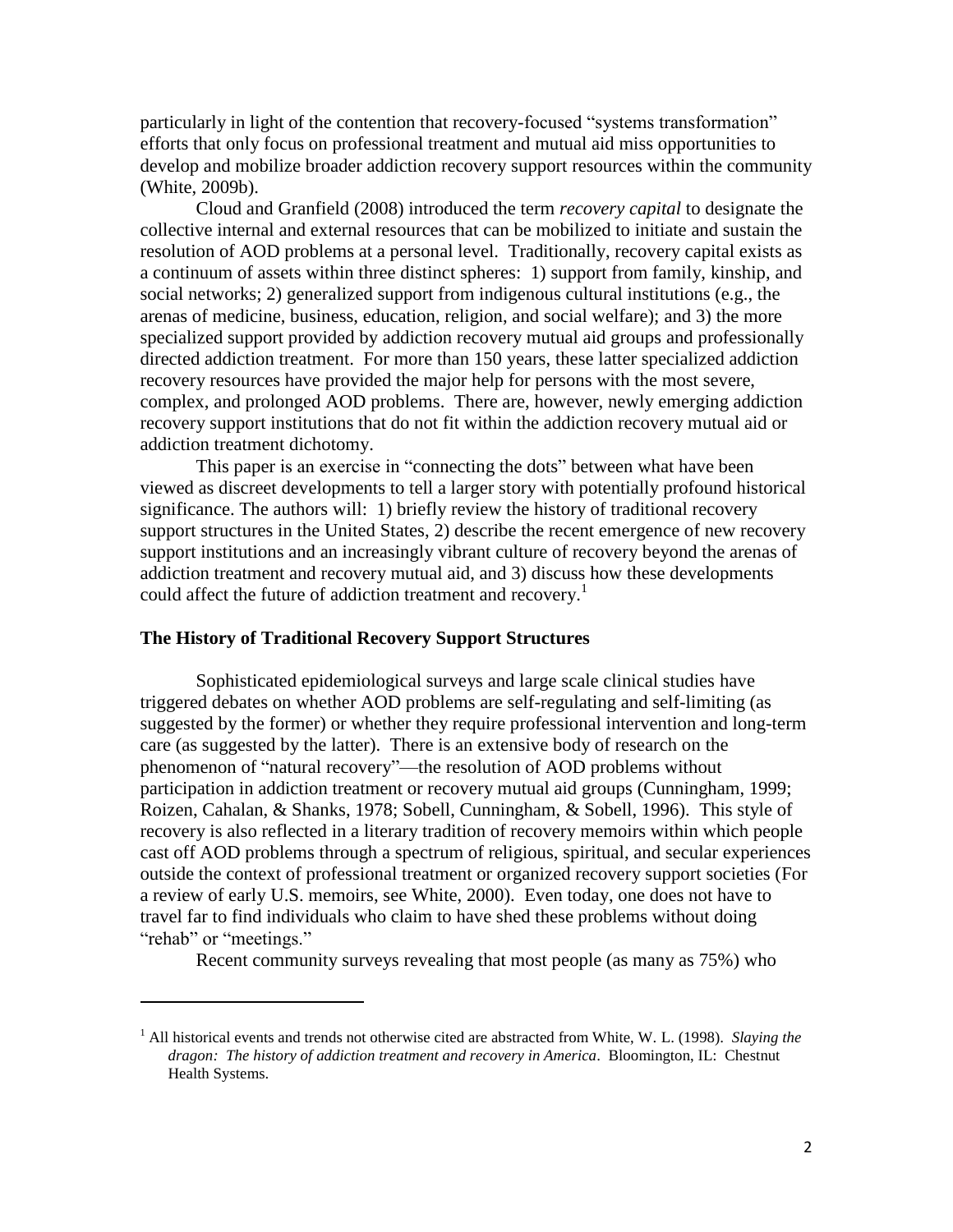resolve AOD-related problems do so without formal treatment or mutual aid involvement (Dawson, 1996; Lopez-Quintero et al., 2010; Schutte, Moos, & Brennan, 2006). This finding may be disconcerting to addiction professionals who spend their lives caring for those with the most severe, complex, and chronic AOD problems and who tend to see all AOD problems as progressive, chronically relapsing disorders resolved only through professional treatment and/or sustained involvement in a recovery mutual aid society. In contrast, those who study the trajectory of AOD problems in larger community populations have come to expect that such problems are self-limiting (rather than progressive) and resolvable through one's natural resources. The former perspective has been referred to as the "clinician's illusion" (Cohen & Cohen, 1984) and the latter as the "epidemiologist's illusion" (Moos & Finney, 2011).

Neither perspective, in isolation, fully encompasses the two overlapping worlds of AOD problems or adequately explains the marked differences between the course of AOD problems in clinical and community populations (Storbjork, & Room, 2008). The ability to resolve AOD problems across these populations seems to depend on the interaction between differing levels of personal/family/community recovery capital and different degrees of personal vulnerability and problem severity/complexity/chronicity (See White, 2008b for review).

The role external resources play in the resolution of AOD problems in clinical and community populations raises two interesting questions that set the stage for our continued discussions.

- *1. Within the general population, could focused and sustained efforts to expand recovery support resources beyond addiction treatment and recovery mutual aid increase the prevalence of natural recovery from a broad spectrum of AOD problems?*
- *2. Within clinical populations, could development of an expanded menu of community-based recovery support services be combined with addiction treatment and/or participation in recovery mutual aid to increase rates of successful recovery initiation and maintenance—particularly among those with the most severe substance use disorders?*

#### **A Brief History of U.S. Addiction Recovery Treatment and Mutual Aid**

The story of addiction recovery mutual aid in the United States begins with the rise of abstinence-based religious and cultural revitalization movements among Native American tribes (e.g., the Handsome Lake Movement [1799]; the Shawnee Prophet Movement [1805]). This tradition of culturally nuanced mutual support organized by and for people in addiction recovery continued in Native communities through subsequent religious and cultural revitalization movements, including the subsequent "Indianization of AA," the Red Road, and the contemporary Wellbriety Movement (Coyhis & White, 2006).

Organized mutual support for recovery in Euro-American communities began with people with alcohol problems seeking sanctuary within newly forming temperance societies (1830s) and extends through the more exclusive recovery-focused groups such as the Washingtonians (1840), recovery-focused temperance societies (1840s-1850s),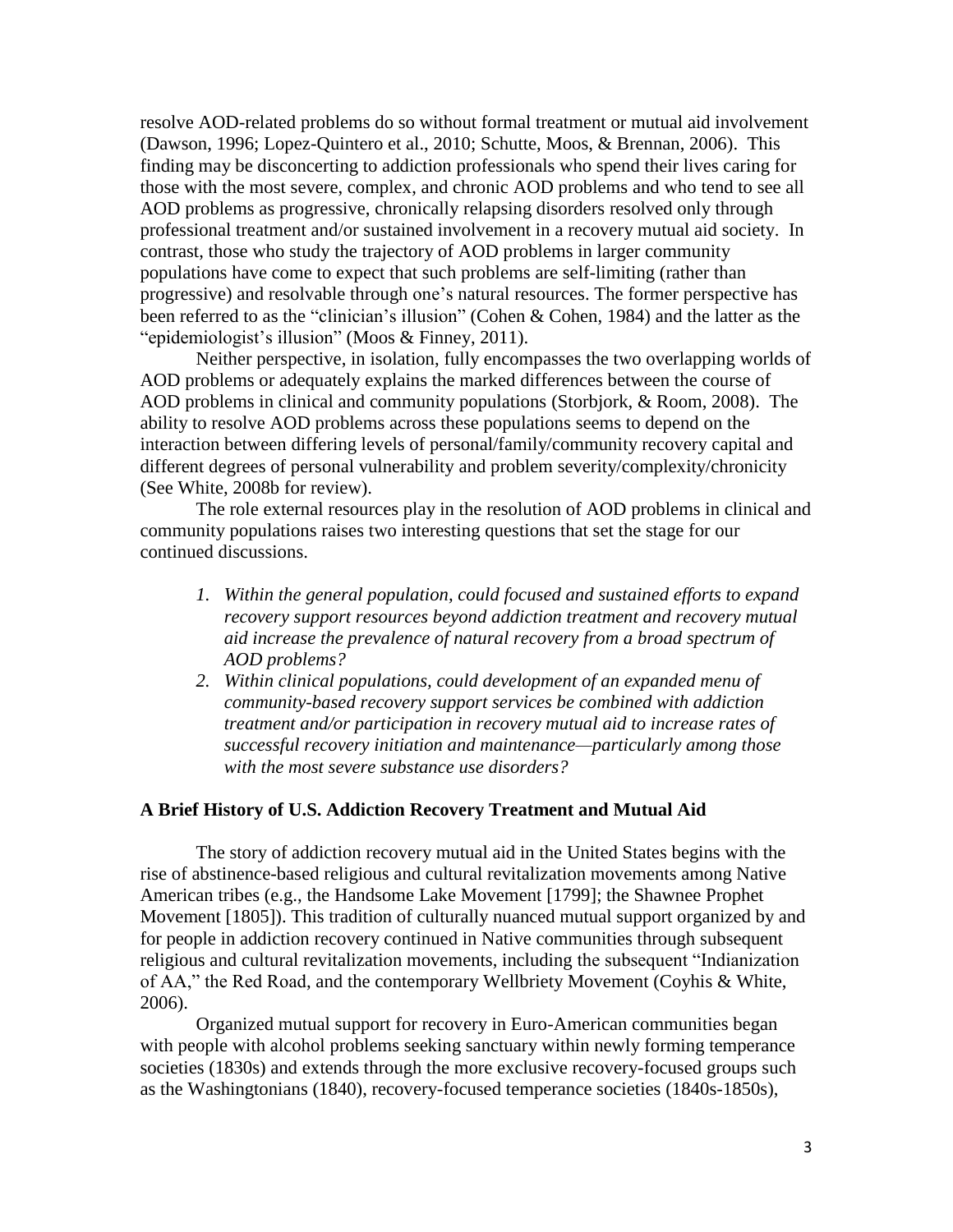Dashaway Association (1859), the Ribbon Reform Clubs (1870s), and the Drunkard's Club (1871). These early efforts encompassed both secular and explicitly religious as well as abstinence-based and moderation-based frameworks of recovery (White, 1998, 2001a).

Following the collapse of the first wave of alcoholism recovery mutual aid groups, new transition groups, such as the Brotherhood of St. Luke (1904), the Jacoby Club (1910), and the United Order of Ex-Boozers (1914), set the stage for the founding of Alcoholics Anonymous (AA, 1935), the first efforts to adapt AA for narcotic addicts (Addicts Anonymous, 1947; Habit Forming Drugs, 1951; Hypes and Alcoholics, early 1950s), the founding of Narcotics Anonymous (NA) in New York City (1948), and the birth of NA as it is known today on the West Coast (1953, White, 2011).

In the years that followed, specialty groups branched from AA (e.g., the Calix Society [1947]; Al-Anon [1951]; Alateen [1957]), and AA's Twelve Steps were adapted for people dependent on other drugs—Potsmokers Anonymous (1968), Pills Anonymous (1975), Marijuana Anonymous (1989), Cocaine Anonymous (1982), Nicotine Anonymous (1985)—and for persons with co-occurring disorders (e.g., Dual Disorders Anonymous [1982], Dual Recovery Anonymous [1989], and Double Trouble in Recovery, [1993], White, 2011).

The latest phase in this history is the diversification of recovery mutual aid with the growth of secular and religious alternatives to Twelve-Step programs (e.g., Women for Sobriety [1975], American Atheists Alcohol Recovery Group [1980], Secular Organization for Sobriety/Save Our Selves [1985], Rational Recovery [1986], Smart Recovery® [1994], Moderation Management [1994], and LifeRing Secular Recovery [1999]). Explicitly religious recovery support groups also emerged (e.g., Alcoholics Victorious [1948], Alcoholics for Christ [1977], Overcomers Outreach [1977], Liontamers Anonymous [1980], Millati Islami [1989], and the Buddhist Recovery Network [2008], White, 1998, 2011).

Most recovery mutual aid organizations, perhaps because of the stigma attached to AOD problems, have operated as closed, self-contained organizations, but there are exceptions. There is a long history of social clubhouses spawned by mutual aid members. Clubhouses operate independently but in close tandem with their mutual aid organizations. Mutual aid organizations have also been involved in creating treatment organizations—from detoxification beds set up in the upstairs of Washingtonian Hall (in the 1840s) to AA co-founder Bill Wilson's vision of AA hospitals and AA missionaries. Recovery organizations have also been spawned inside addiction treatment organizations, including the Ollapod Club (1868), the Godwin Association (1872), and the Keeley Leagues (1891). The boundary between mutual aid and treatment has not always been a clear one.

Marking the early roots of today's specialty sector treatment system, an elaborate network of inebriate homes, medically directed inebriate asylums, private for-profit addiction cure institutes, and proprietary home cures for addiction flourished in the second half of the  $19<sup>th</sup>$  century. These treatments, along with their mutual aid counterparts, collapsed in the opening decades of the  $20<sup>th</sup>$  century in the wake of alcohol and drug prohibition movements. Following this collapse, cultural authority for the control of those with severe AOD problems passed to the criminal justice system (e.g., inebriate penal colonies, federal prisons), to the emergency rooms and "foul wards" of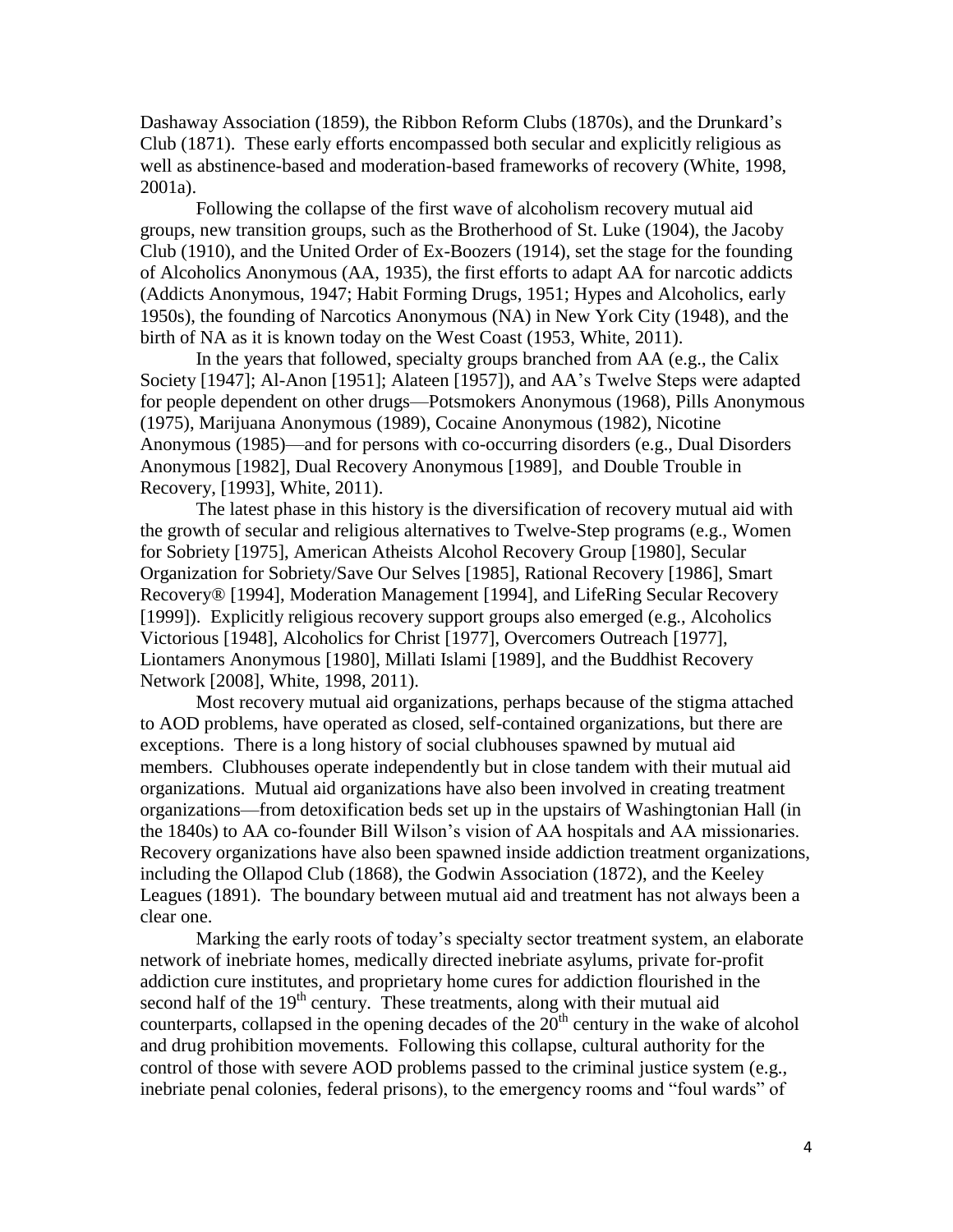large public hospitals, and to the back wards of aging state psychiatric asylums. Compassion and care gave way to sequestration, punishment, and control (White, 1998).

The resurgence of a vibrant, specialized addiction treatment field required decades of assertive advocacy and the development of replicable models of treatment between 1940 and 1965 (e.g., social setting detoxification, outpatient alcoholism clinics, residential models of alcoholism treatment, therapeutic communities, methadone maintenance, outpatient drug-free counseling clinics). Landmark legislation in the early 1970s set the stage for the rise of modern addiction treatment as a specialized health care field. The federal, state, and local partnership framed within this legislation and the subsequent extension of insurance coverage for the treatment of addiction led to the growth of specialized addiction treatment from a few hundred small programs to more than 15,000 institutions with a daily treatment capacity or more than 1.75 million patients served by a workforce of 130,000 full-time and 67,000 part-time and contractual workers (Kaplan, 2003; McLellan, Carise, & Kleber, 2003; SAMHSA, 2011).

This history has been presented elsewhere in far greater detail (White, 1998), but four themes within this history are pertinent to the current discussion. First, in spite of divergent philosophies and methods of care, the primary and almost exclusive unit of intervention within addiction treatment has been the *individual*—not the family, kinship network, or the larger natural environment in which recovery is sustained or extinguished.

Second, the primary model of addiction treatment delivery mimics the acute care (AC) hospital with its functions of screening, admission, assessment, brief (and everbriefer) treatment, discharge, and termination of the service relationship. Early critics of this AC model of addiction treatment characterized it as a mechanistic, expensive illusion, disconnected from the processes of long-term recovery (Dodd, 1997). Later critiques focused on weaknesses of the AC model related to attraction, access, retention, inadequate service dose, low utilization of evidence-based clinical practices, weak linkage to communities of recovery, the absence of post-treatment monitoring and support, and high rates of re-addiction and re-admission (Kelly & White, 2011; White, 2008b).

Third, the methods of treatment were distinctly clinical in their orientation (e.g., professional roles and interventions adapted from the fields of psychiatry, psychology, and psychiatric social work), with a particular focus on biopsychosocial stabilization. Intervention models that focused on recovery community resource development and assertive linkage to community recovery support systems were briefly considered in the 1960s and early 1970s but rapidly gave way to more medicalized models of care and the subsequent professionalization and commercialization of addiction treatment (White, 2002). As a result, non-professional recovery resources in the local community came to be seen as an adjunct to treatment—an afterthought to the more important intrapersonal clinical work—as opposed to treatment being viewed as an adjunct to more accessible and enduring recovery maintenance resources in the community. Few modern programs defined their role as a catalyst for the development of non-clinical recovery support resources in the communities they served, in great part because such activities were not reimbursable within prevailing AC models of care.

There have been efforts to break out of these encapsulated categories of recovery mutual aid and clinically directed addiction treatment. The halfway house movement of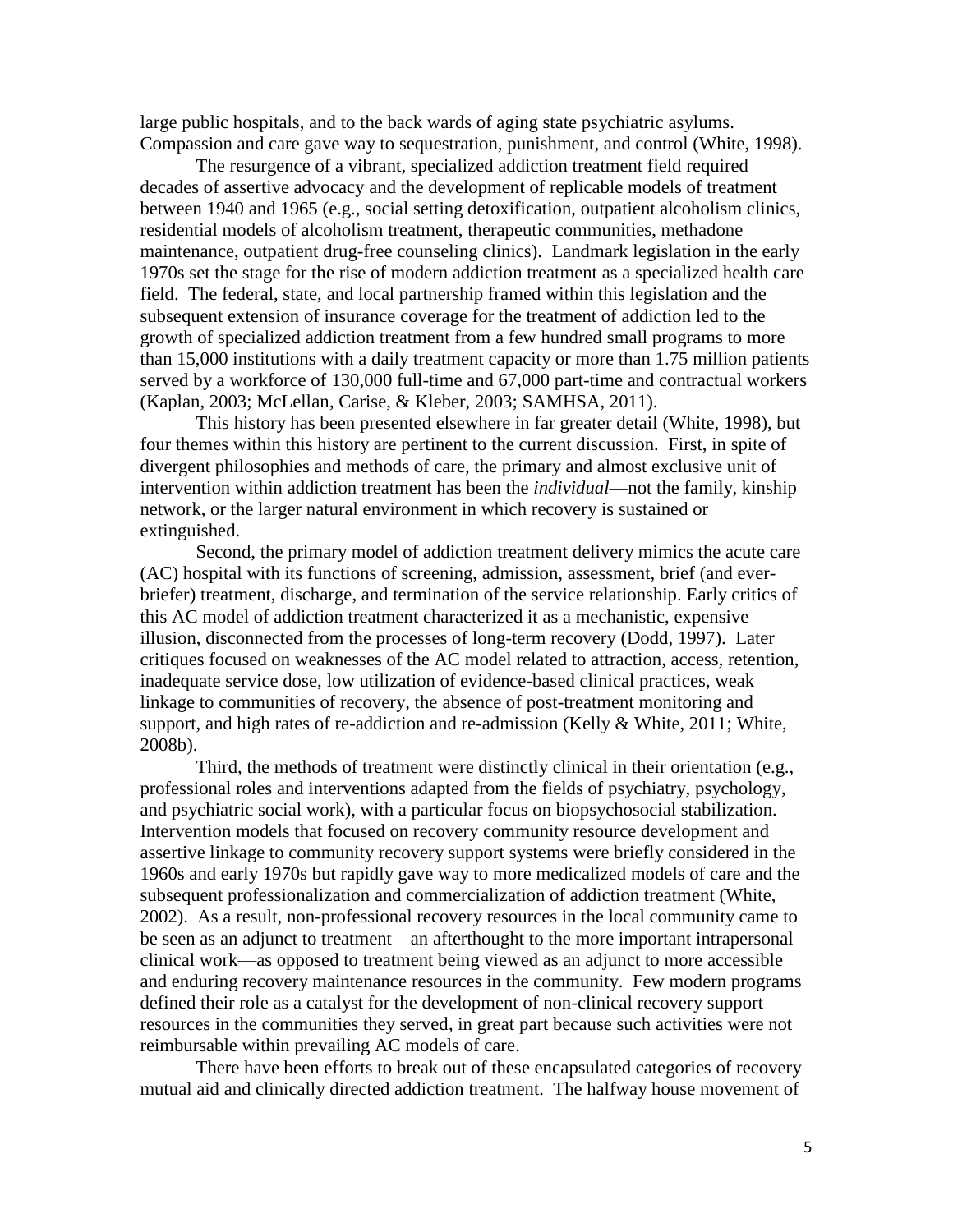the 1950s sought a connecting bridge between these two worlds and to the larger process of community reintegration (Rubington, 1967); the Minnesota Model programs sought to blend these worlds within a treatment milieu (Spicer, 1993); the social model of recovery pioneered in California provided a distinct alternative to clinical treatment (Borkman, Kaskutas, Room, Bryan, & Barrows, 1998; Shaw & Borkman, 1990/1991); and early therapeutic communities existed as cultures of their own isolated from both mainstream addiction treatment and mainstream recovery mutual aid groups (Janzen, 2001). In spite of such exceptions, professionally directed addiction treatment and recovery mutual aid groups have remained, until recently, the primary specialized recovery support institutions.

## **New Addiction Recovery Support Institutions**

The self-containment of recovery mutual aid organizations and the similar selfcontainment and isolation of the addiction treatment enterprise has created a void of unmet need in the larger community for a broader spectrum of recovery support resources. That need is being filled in part by the rise of new recovery support institutions and a broader culture of recovery.

 New Addiction Recovery Advocacy Movement: In the late 1990s, new grassroots recovery community organizations (RCOs) began dotting the American landscape, stimulated in part by the Center for Substance Abuse Treatment's Recovery Community Support Program that in 1998 began providing seed money for such organizations (Kaplan, Nugent, Baker & Clark, 2010). RCOs are organized by and on behalf of people in recovery and participate in a wide variety of recovery advocacy and peer recovery support activities. In 2004, the White House-initiated Access to Recovery program also began providing grants to states and tribal organizations for peer and other recovery support services.

In 2001, RCO representatives from around the country met in St. Paul, Minnesota, to launch what has since been christened the new addiction recovery advocacy movement. The 2001 meeting brought together local RCOs and existing national advocacy organizations such as the National Council on Alcoholism and Drug Dependence (NCADD), the Johnson Institute's Alliance Project, and the Legal Action Center. A new organization, Faces and Voices of Recovery, was created at the summit that has since provided the connecting tissue for RCOs across the U.S. and beyond. In 2011, these RCOs formed the Association of Recovery Community Organizations (White, 2006).

The goals of what is rapidly becoming an international recovery advocacy movement (Roth, 2010) include: 1) the political and cultural mobilization of communities of recovery, 2) recovery-focused public and professional education, 3) advocacy of prorecovery laws and social policies, 4) advocacy for a recovery-focused redesign of addiction treatment, 5) promotion of peer-based recovery support services, 6) support for international, national, state, and local recovery celebration events, and 7) promotion of a recovery research agenda (White, 2007). The movement's core organizing themes are displayed in Table 1.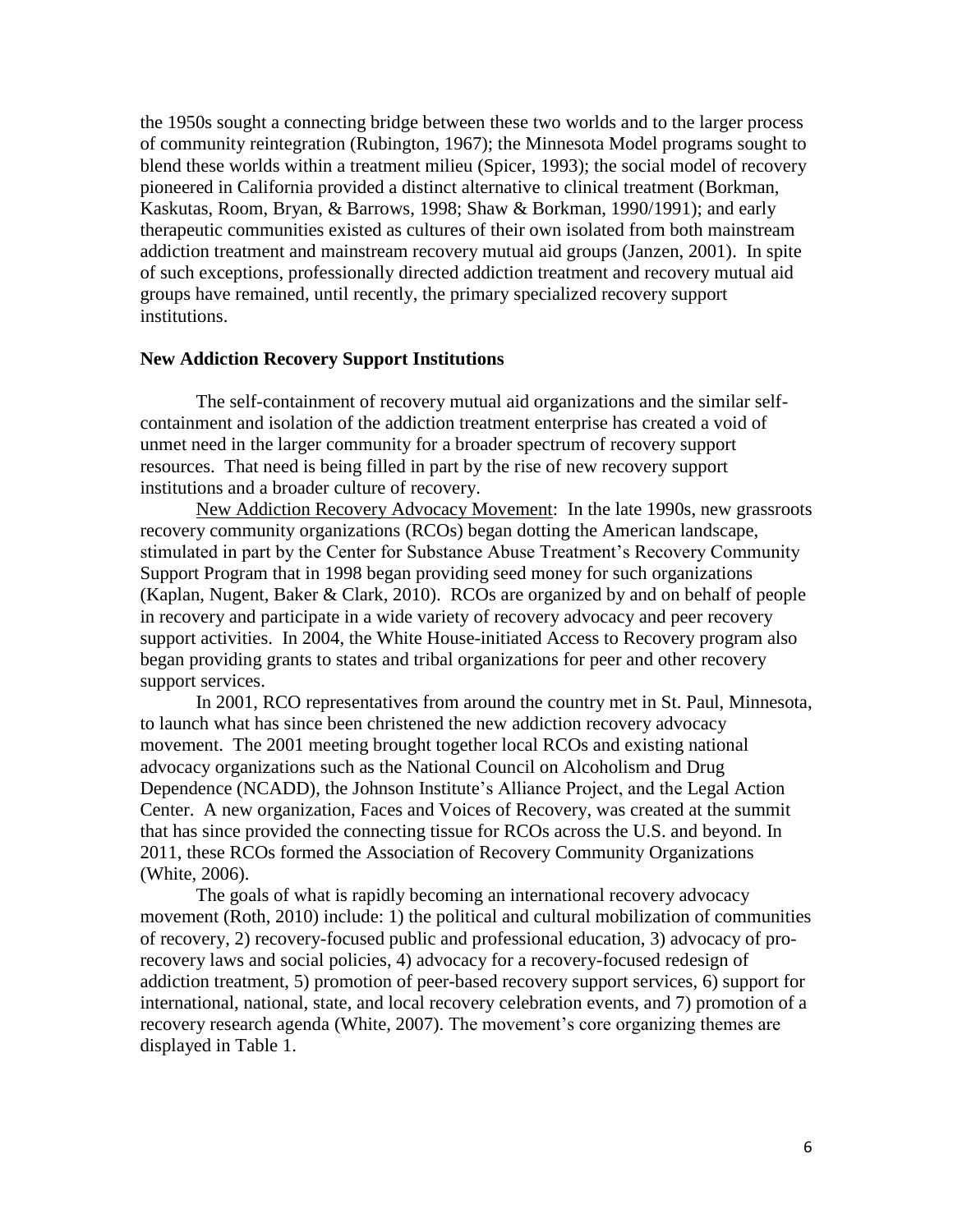## **Table 1: Kinetic Ideas of the New Addiction Recovery Advocacy Movement**

- 1. Addiction recovery is a reality in the lives of millions of individuals, families, and communities.
- 2. There are many paths to recovery—and all are cause for celebration.
- 3. Recovery flourishes in supportive communities.
- 4. Recovery is a voluntary process.
- 5. Recovering and recovered people are part of the solution; recovery gives back what addiction has taken—from individuals, families, and communities (White, 2006).

As a point of perspective, in 1976, 52 prominent Americans publicly announced their long-term recovery from alcoholism as part of the National Council of Alcoholism's Operation Understanding—an anti-stigma campaign aimed at challenging stereotypes about alcoholism. It was the largest public "coming out" of people in recovery in the twentieth century. In September 2011, more than 100,000 people in recovery and their families, friends, and allies participated in more than 200 public Recovery Month celebration events across the United States. That magnitude of cultural and political mobilization of people in recovery is historically unprecedented. The present recovery advocacy movement is distinctive in its explicit focus on eliminating policy barriers to addiction recovery and promoting a policy environment in which addiction recovery can flourish.

Recovery Community Centers (RCCs): Many RCOs are creating local recovery community centers, and some states (e.g., Connecticut, Vermont, Rhode Island) have created regional networks of RCCs. RCCs host recovery support meetings; provide recovery coaching; provide linkage to a wide spectrum of resources including recovery housing and recovery-conducive education and employment; serve as a site for recoveryfocused social networking; and serve as a central hub for advocacy, peer support, and community service activities. In a recent year, for example, Vermont's nine recovery community centers, with just 15 part-time staff and 150 volunteers (30,000 hours of volunteer support per year), were open 70 hours per week, hosted 127 recovery support meetings per week, and had a total of 143,903 visits—25% of whom had less than a year of recovery, and 33% of whom had never participated in addiction treatment (White, 2009b).

Recovery Homes: Recovery residences are distinguished from addiction treatment by their homelike environment, self-determined lengths of stay, democratic self-governance, and their reliance on experiential rather than professional authority—no paid professional staff. The majority of recovery homes are financially self-supported by the residents. Most visible among the recovery residence network is Oxford House. Founded in 1975, Oxford House has grown to include more than 1,500 recovery homes in 48 states (432 cities) with a collective annual occupancy of more than 24,000 recovering people (Molloy & White, 2009; Oxford House Inc. Annual Report, 2011).

Jason and colleagues have conducted extensive studies of Oxford House and have found that the prospects of long-term recovery rise with length of stay (Jason, Davis, & Ferrari, 2007; Jason, Olson, Ferrari, & Lo Sasso, 2006; Jason et al., 2007). These outcomes extend to women, racial and ethnic minorities, and people with co-occurring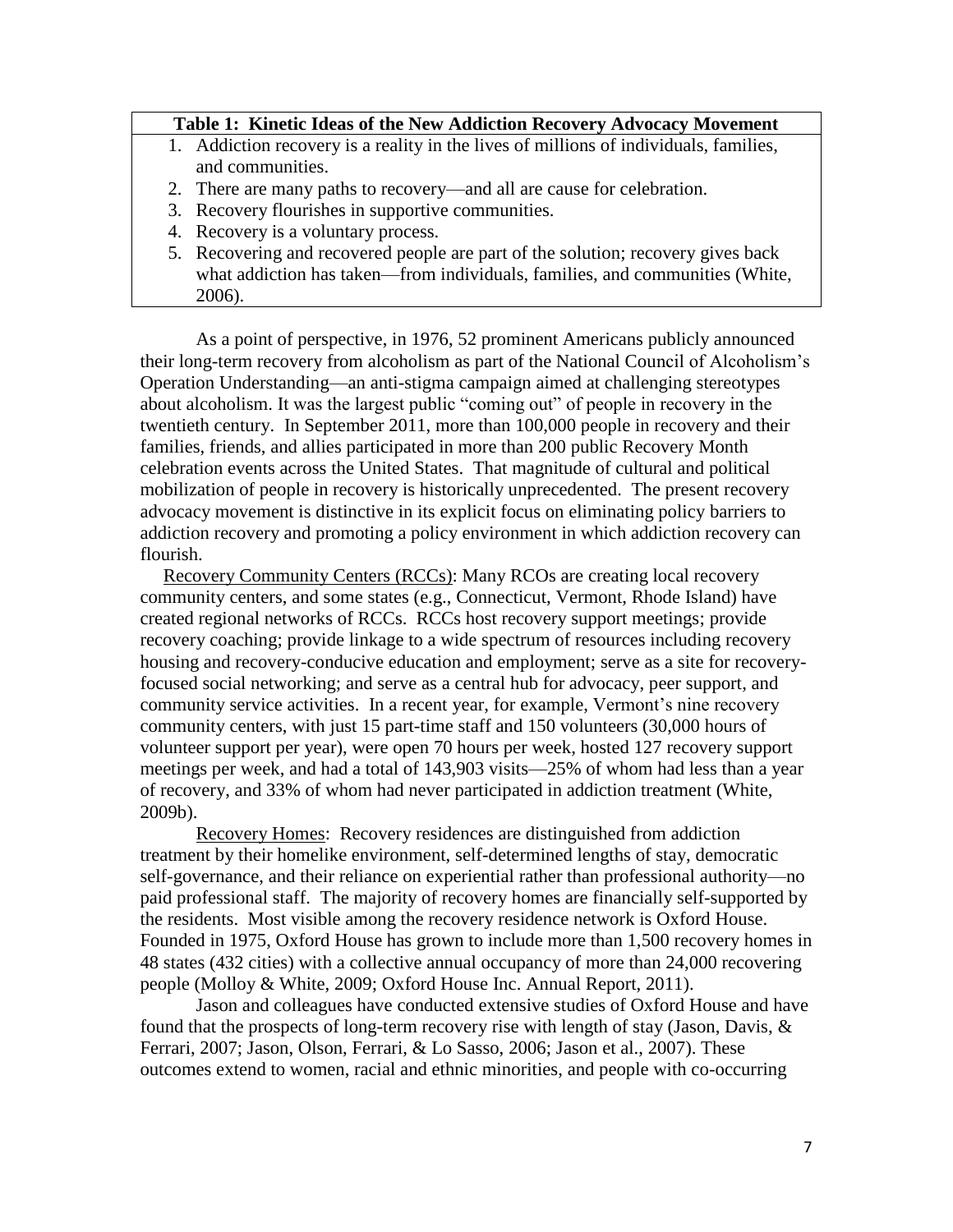psychiatric disorders (d'Arlach, Olson, Jason, & Ferrari, 2006; Ferrari, Curtin-Davis, Dvorchak, & Jason, 1997; Majer et al., 2008).

Indicative of the spread of recovery homes, a recent survey in Philadelphia identified 21 city-funded recovery residences (primarily for persons re-entering the community from the criminal justice system) and a larger network of 250 financially selfsupported recovery homes (Johnson, Martin, Sheahan, Way, & White, 2009). In 2011, representatives from the growing national network of recovery homes founded the National Association of Recovery Residences toward the aims of assuring the quality of recovery residences and linking them into a more integrated network of long-term recovery support.

Recovery Schools: People in recovery face great obstacles in entering or returning to secondary and post-secondary schools—settings that have been characterized as "abstinence-hostile environments" (Cleveland, Harris, Baker, Herbert, & Dean, 2007). A broad spectrum of programs, collectively embraced within the rubric of the "recovery school movement," has emerged to provide recovery support within the academic environment (Roth & Finch, 2010). Beginning with Brown University, Rutgers University, Texas Tech University, and Augsburg College, specialized campus-based recovery support programs have provided an array of recovery supports ranging from scholarships for students in recovery, sober housing, on-campus recovery support groups, recovery coaching, academic mentoring, study groups, sober social activities, and community service projects. Since Ecole Nouvelle (now Sobriety High) in Minnesota was opened in 1986, there has been a similar growth in the development of recovery high schools. Twenty-five recovery high schools opened across the United States between 1999 and 2005 (White & Finch, 2006).

Studies to date of school-based recovery support programs confirm high rates of uninterrupted abstinence (70-80%), early intervention and retention of students following any AOD use, excellent academic performance, high class attendance rates (90-95%), high graduation rates, and high rates (65%) of college attendance among students in recovery high schools (Botzet, Winters, & Fahnhorst, 2007; Cleveland et al., 2007; Gibson, 1991; Harris, Baker, Kimball, & Shumway, 2007; Moberg & Finch, 2007; White, 2001b). The growth of school-based programs led to the formation in 2002 of the Association of Recovery Schools.

Recovery Industries: Although obtaining meaningful, recovery-conducive work is a significant challenge for many people entering recovery within the current economic climate, vocational counseling/training, assertive linkage to recovery-supportive employment, and job coaching are not standard components of modern specialty-sector addiction treatment in the United States (Magura, 2003; Room, 1998). Several recent community responses to employment needs of people in recovery are worthy of note. First, RCOs, often through their recovery community centers or recovery coaching projects, are establishing employment clearinghouses and incorporating work-related support into the recovery coaching process. Second, two specialized types of employment resources are emerging specifically for people in recovery entering or reentering the workforce. The first consists of recovery-friendly employers who have had good experiences hiring people in recovery and who remain receptive to such hiring, particularly those in a structured recovery support process. Examples of such employers range from small businesses like Zingerman's Deli in Ann Arbor, Michigan, to large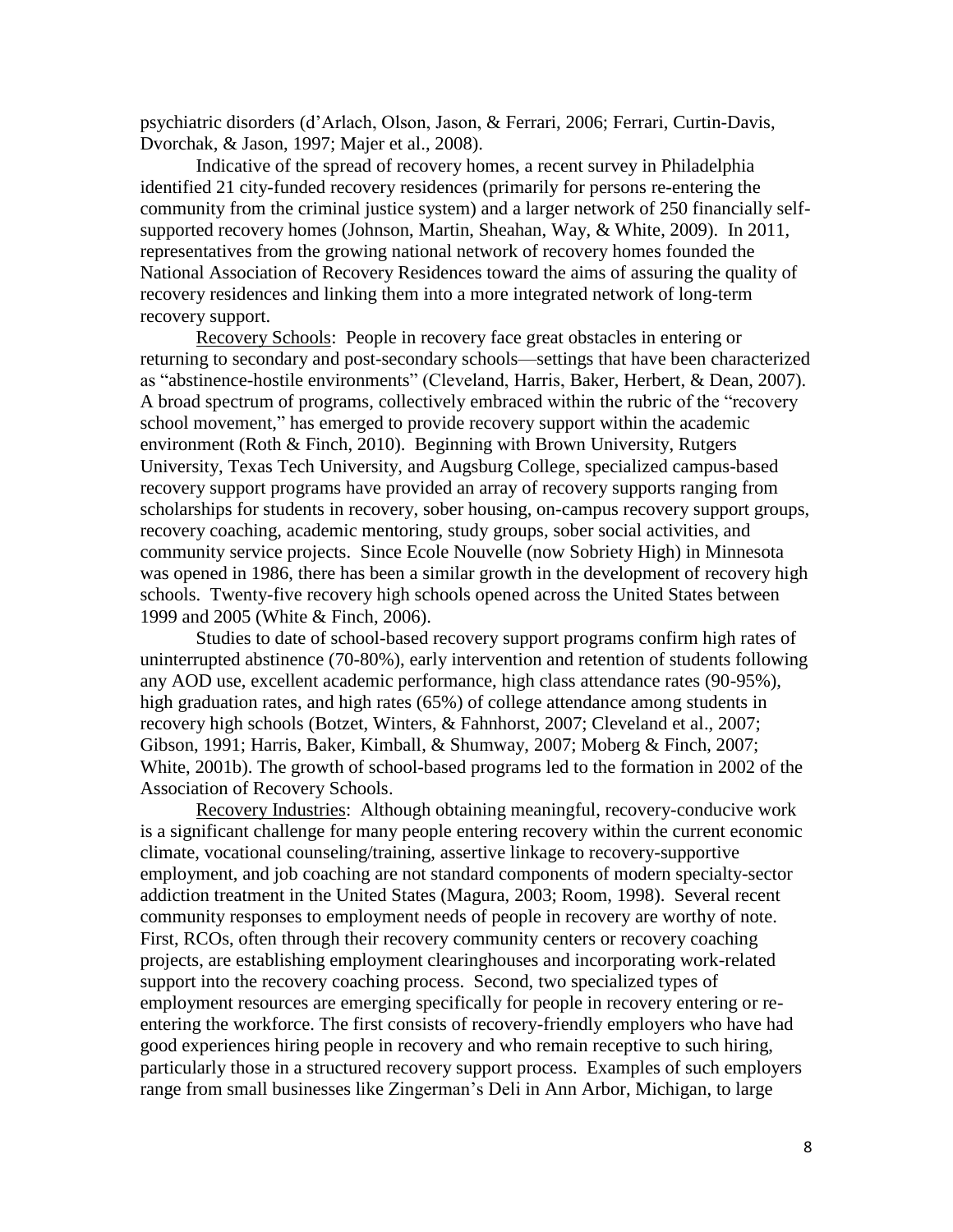businesses such as Venturetech—a manufacturer of hydraulic pumps in Houston, Texas (See [http://www.recoveryatwork.org/\)](http://www.recoveryatwork.org/). The second type of specialized employment resource involves businesses established by people in recovery who exclusively employ people in recovery, e.g., Recovery at Work in Atlanta, Georgia; Business Enterprises in Portland, Oregon. In these settings, people in recovery have the opportunity to acquire work skills, establish a recent employment history, and work with and be supervised by other people in recovery as a pathway to continued employment at these sites or to develop a work history that increases opportunities for alternative employment opportunities (White, 2009b).

Recovery Ministries: Churches, mosques, synagogues, and temples have become increasingly involved in providing addiction recovery support services through the sponsorship of their respective faith communities. These efforts include recoveryfriendly churches (e.g., Mercy Street in Houston, Texas), mega-churches with one or more "recovery pastors" (e.g., Saddleback Church in Southern California), lay leaders of church-sponsored recovery support groups (e.g., the spread of Celebrate Recovery in more than 10,000 churches), recovery-focused worship services and workshops, recovery churches (e.g., Central Park Recovery Church in St. Paul, MN), and faith-based recovery colonies (e.g., Dunklin Memorial Camp in Okeechobee, Florida, Swanson & McBean, 2011). One of the most well-known and enduring recovery ministries is that led by Reverend Cecil Williams at Glide Memorial Methodist Church in the Tenderloin District of San Francisco, California (Williams, 1992). Many of the Christian recovery ministries are linked and mutually supported through the National Association for Christian Recovery founded in 1989. The growth of recovery ministries has also spawned a support industry whose mission is to spread recovery ministries nationally and internationally, e.g., NET Institute (White, 2009b).

Recovery community organizations, recovery community centers, recovery residences, recovery schools, recovery industries, and recovery ministries share several distinctive features. First, these new recovery support institutions fit neither the designation of addiction treatment nor designation as a recovery mutual aid fellowship. Second, they provide recovery support needs not directly addressed through addiction treatment or recovery mutual aid societies. Third, their target of support extends beyond the individual. Where addiction treatment and mutual aid provide personal guidance during the recovery process, these new recovery support institutions seek to create a physical and social world, including a policy environment, in which personal and family recovery can flourish. Fourth, these new institutions reflect, and are in turn being shaped by, a larger culture of recovery that transcends association with any treatment or recovery mutual aid organization.

#### **The Coming of Age of an American Culture of Recovery**

The transition from addiction to recovery is a personal journey, but it can also involve a journey between two physical and social worlds—from a culture of addiction to a culture of recovery (White, 1996). Historically, this transition has been marked by shedding the trappings and folkways of the culture of addiction (language, values, symbols, rituals, relationships, dress, etc.) and replacing these with the cultural folkways of a particular treatment institution or recovery mutual aid society. What is significant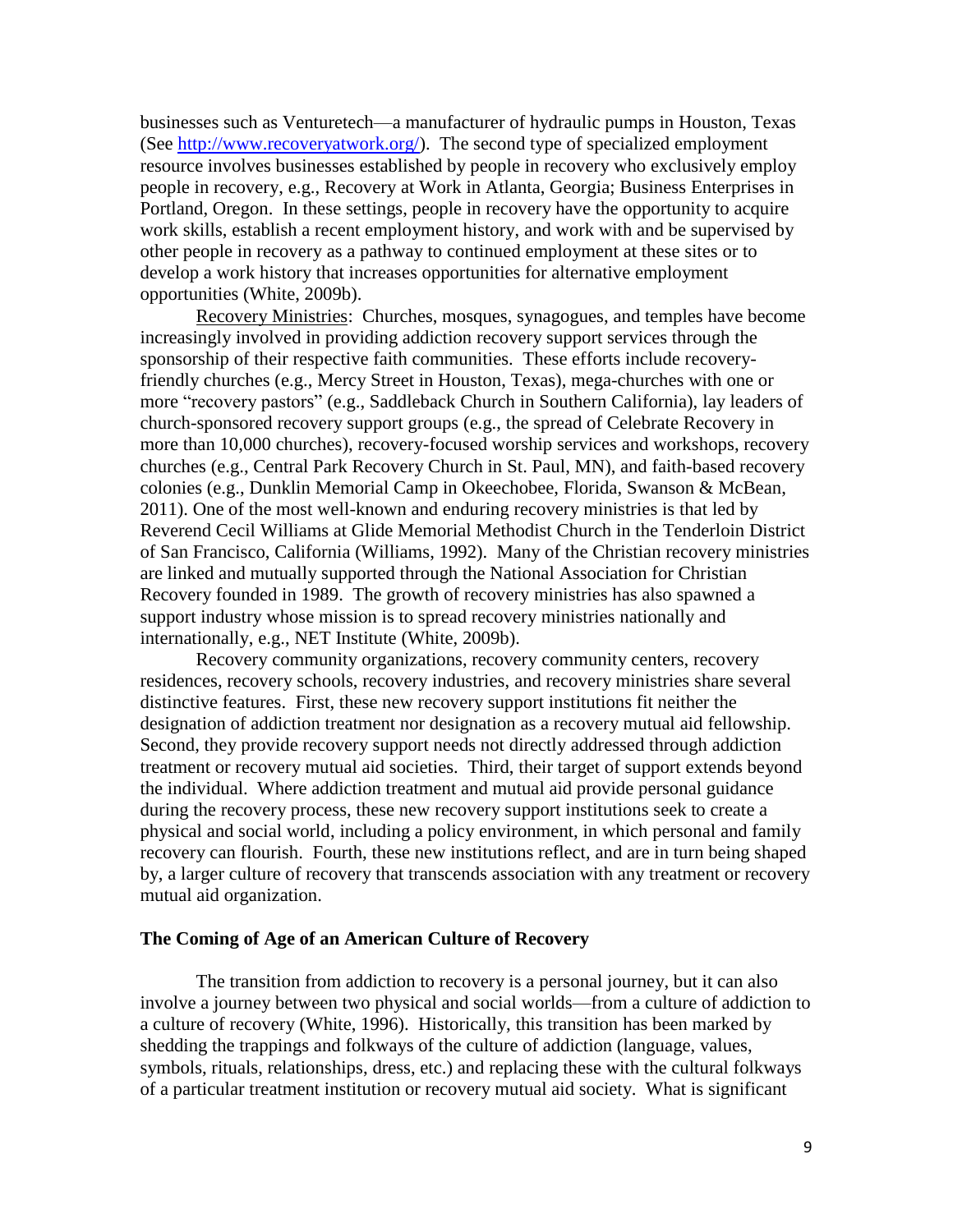today is the rise of a culture of recovery in the United States through a process of mutual identification that transcends where one's recovery started and the meetings one may or may not attend.

A broader cultural and political mobilization of people in recovery across diverse pathways and styles of recovery is emerging—a broader consciousness as *people in recovery*. People within particular recovery clans have been meeting in large numbers since the mass Washingtonian meetings of the 1840s, but people walking arm-in-arm on public streets in the U.S. representing an array of secular, spiritual, and recovery pathways and walking not as AA, NA, WFS, SOS, LifeRing, or Celebrate Recovery members but as "people in recovery" is historically unprecedented. With that breakthrough has come the rapid rise and maturation of what might be thought of as a "non-denominational" culture of recovery.

With this broadened sense of identity, previously marginalized individuals are undergoing processes of consciousness-raising, mobilization, and culture-making. This culture is providing a diverse menu of words, ideas, metaphors, rituals, support institutions, support roles, and recovery support services to ease the process of recovery initiation, recovery maintenance, and enhanced quality of life in long-term recovery. What recovering people historically experienced inside treatment or a recovery fellowship—connection, mutual identification, and community—is now being extended beyond the walls of these institutions and meeting rooms.

The extent to which a culture of recovery in the United States is emerging beyond the arenas of addiction treatment and recovery mutual aid is illustrated in Table 2.

| <b>Recovery Cultural</b> | <b>Representative Activities</b>                                        |
|--------------------------|-------------------------------------------------------------------------|
| <b>Element</b>           |                                                                         |
| Values                   | RCO identification of "recovery values" (e.g., primacy of personal      |
|                          | recovery, singleness of purpose/mission fidelity, organizational        |
|                          | transparency, honesty, humility, simplicity, respect, tolerance,        |
|                          | inclusion, stewardship); Recovery Bill of Rights—Faces and              |
|                          | Voices of Recovery.                                                     |
| <b>History</b>           | History clubs, e.g., AA History Lovers; groups working on               |
|                          | state/local recovery group histories; growing archivist movement        |
|                          | within mutual aid groups; a book on the history of addiction            |
|                          | recovery has gone through 10+ printings since 1998.                     |
| Language                 | Recovery-focused language audits; multiple advocacy papers on           |
|                          | language challenging prevailing words and ideas (e.g., challenging      |
|                          | the pervasive use of "abuse" within the AOD problems arena that         |
|                          | have received recent research support, Kelly, Dow, & Westerhoff,        |
|                          | 2011; Kelly & Westerhoff, 2010; White, 2006); Faces & Voices of         |
|                          | Recovery Messaging Training.                                            |
| Iconic Symbols           | Recovery-themed posters, greeting cards, jewelry; the color             |
|                          | amethyst (purple) used in t-shirts, posters, buttons, etc. from the     |
|                          | Greek <i>amethystos</i> , meaning "not intoxicated"; and the butterfly, |
|                          | which symbolizes transition and rebirth.                                |

**Table 2: The Culture of Recovery in the United States: Emerging Elements and Representative Activities**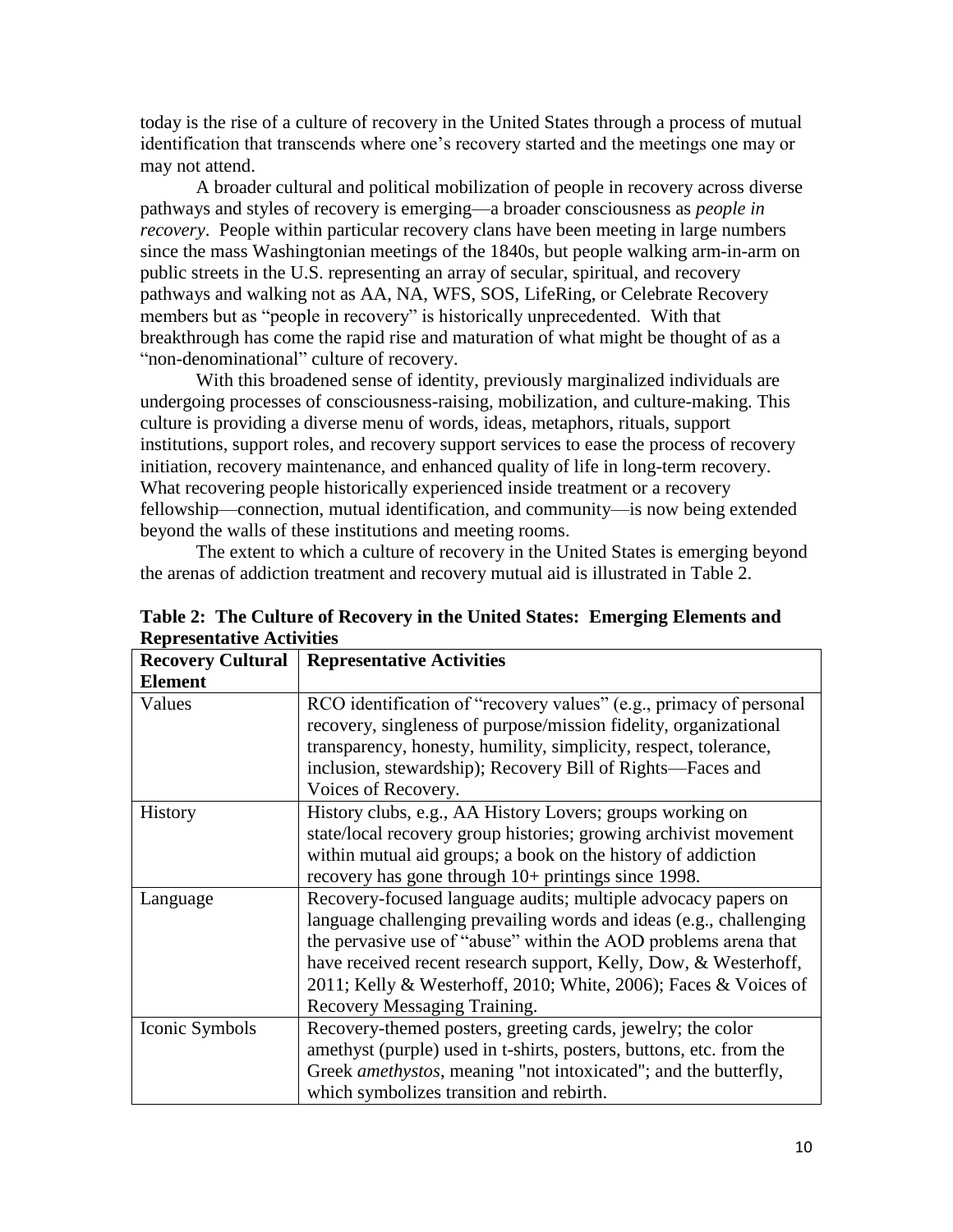| Television          | Recovery Television Network; increased recovery-themed cable         |
|---------------------|----------------------------------------------------------------------|
|                     | television programming; heightened recovery-themed                   |
|                     | programming by the national networks; broader corporate              |
|                     | sponsorship of recovery programming and activities.                  |
| Film                | Recovery-themed documentaries and independent films, e.g., The       |
|                     | Secret World of Recovery, The Healing Power of Recovery, The         |
|                     | Wellbriety Movement: Journey of Forgiveness, Lost in                 |
|                     | Woonsocket, Bill W; growth in recovery film festivals.               |
| Radio               | Increased presence of recovery on conventional and Internet radio;   |
|                     | Recovery Radio Network; Recovery 101 Radio; Recovery Coast-to        |
|                     | Coast; Boston Recovery Radio; Afflicted and Affected; Recovery       |
|                     | Matters; Steppin' Out Radio.                                         |
| Theatre             | Improbable Players in Watertown Square, MA; San Francisco            |
|                     | Recovery Theatre; Phoenix Theatre Group (Helping Recovering          |
|                     | Addicts via Art); The Vision Troupe (Bob LoBue's play Visions).      |
| Music               | Major recording artists expressing their recovery through music      |
|                     | (e.g., Eminem, Mary J. Blige); Recovery Idol in Philadelphia, PA;    |
|                     | the growing network of recovery music festivals—Sober in the         |
|                     | Sun, Half Moon Sober Fest; Rockstar Superstar Project                |
|                     | (Rebranding Sobriety).                                               |
| Art                 | Recovery Murals in Philadelphia; growth of Recovery Fine Arts        |
|                     | Festivals.                                                           |
| Literature          | Recovery memoirs replacing drink/drug memoirs (Oksanen, 2012);       |
|                     | papers and pamphlets related to recovery advocacy; annual            |
|                     | recovery essay contests; recovery support for writers, e.g., Writers |
|                     | in Treatment.                                                        |
| Media               | Recovery lifestyle magazines-Journey: A Magazine of Recovery;        |
| Communications      | Recovery Living, Renew Magazine, Serene Scene Magazine-and           |
|                     | books; Addictions and Answers: Dr. Dave and Bill; New York           |
|                     | Daily News column; growth in recovery blogs and sober lifestyle      |
|                     | websites, e.g., http://www.thefix.com/content/blogs.                 |
| Comedy              | Recovery comedians, e.g., Mark Lundholm, Tara Handron, Jessie        |
|                     | Joyce; Laughs without Liquor-Recovery Comedy Tour.                   |
|                     | Philadelphia's Clean Machine and Milwaukee's Rebound                 |
| <b>Sports</b>       | Basketball teams; Colorado-based Phoenix Multisport.                 |
| <b>Social Clubs</b> | Recovery clubhouses, Recovery Coffee Shop, Wichita, Kansas,          |
|                     | and other coffee shops/cafes owned and operated by recovering        |
|                     | people as recovery gathering sites; recovery dances; social events   |
|                     | at recovery community centers.                                       |
| Internet-based      |                                                                      |
|                     | Recovery-focused social networking on My Space, Facebook, and        |
| Social Networking   | Twitter; www.intherooms.com; www.addictiontribe.com;                 |
|                     | www.beatingaddiction.com; www.soberrecovery.com;                     |
|                     | www.sobercircle.com; http://myrecoveryspace.com/;                    |
|                     | http://www.cyberrecovery.net/forums/.                                |
| Travel              | Recovery-focused travel, e.g., www.TravelSober.com;                  |
|                     | www.SoberCelebrations.com; www.SoberCruises.com;                     |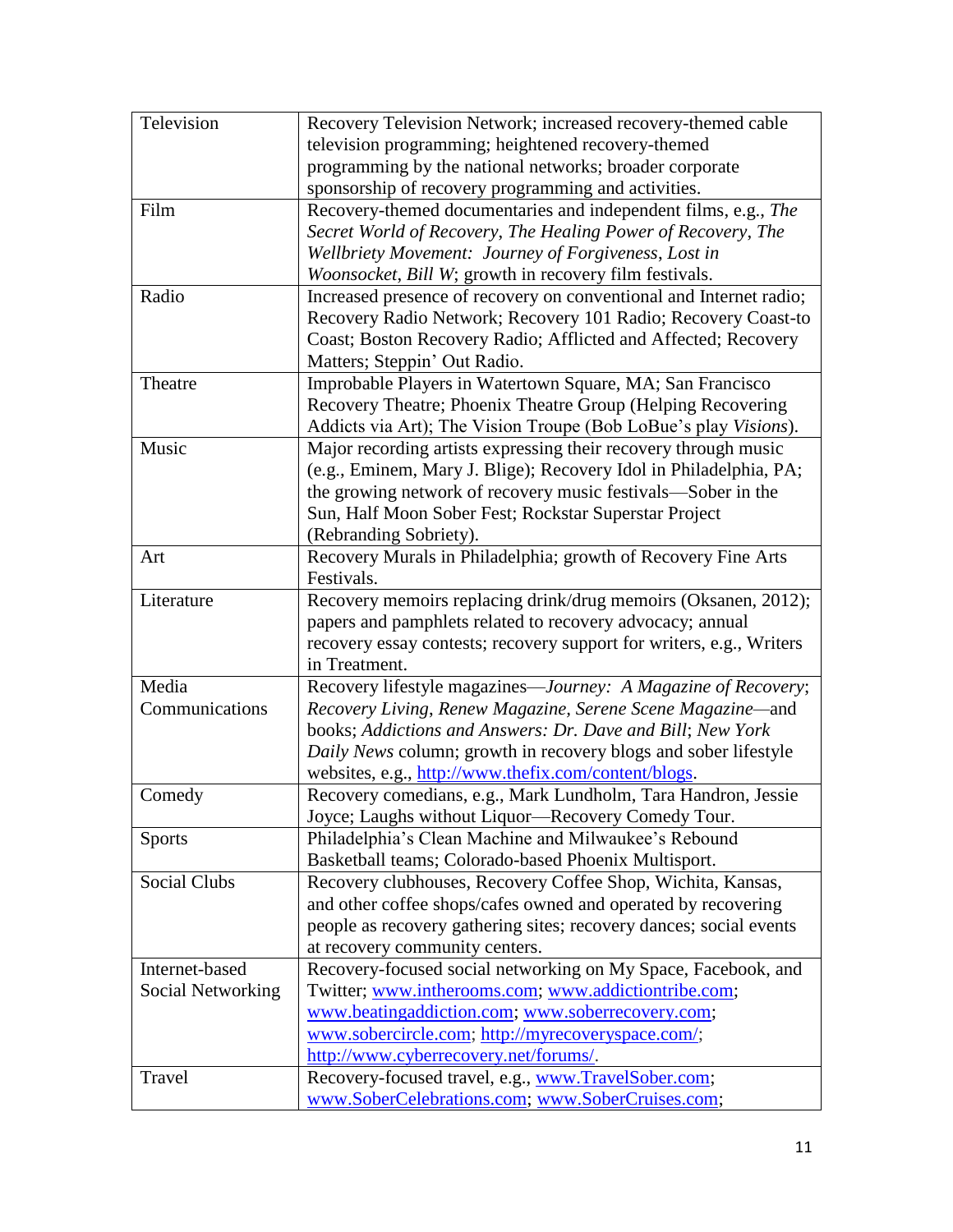|                           | www.SoberTravelers.com.                                               |
|---------------------------|-----------------------------------------------------------------------|
| Recovery                  | Faces & Voices of Recovery Leadership Academy; Recovery               |
| Community                 | Corps, Baltimore, MD; training programs to prepare people to          |
| Leadership                | serve as recovery coaches, e.g., Connecticut Community of             |
| Development               | Addiction Recovery; McShin Foundation; recovering people              |
|                           | participating in mapping community recovery resources (e.g.,          |
|                           | Philadelphia).                                                        |
| <b>Community Service</b>  | Community Volunteer Corps, Portland, Oregon; Missouri                 |
|                           | Recovery Network's community cleanup projects.                        |
| Science                   | Participation in recovery-focused scientific research (e.g., National |
|                           | Quit and Recovery Registry); people in recovery participating in      |
|                           | development of recovery measures with research scientist Lee Ann      |
|                           | Kaskutas, PhD; people in recovery pursuing advanced education         |
|                           | toward goal of conducting recovery research.                          |
| Recovery                  | www.facesandvoicesofrecovery.org (see for listing of RCOs across      |
| <b>Advocacy Websites</b>  | the country); www.recoveryiseverywhere.com;                           |
|                           | www.recoverymonth.gov.                                                |
| <b>National Recovery</b>  | Annual Rally for Recovery; Recovery Month events; America             |
| <b>Celebration Events</b> | Honors Recovery Awards.                                               |
| International             | U.K. recovery advocates visiting U.S. RCOs via Winston Churchill      |
| Exchanges                 | Scholarships; U.S. recovery advocates speaking at public recovery     |
|                           | rallies in Europe, Asia, Africa, and South America.                   |

This brief description does not adequately capture the growing sense of community experienced by people across pathways of recovery and the potential import of this trend to the future of recovery. The community-building process that is currently underway is comparable to that experienced at the height of the civil rights movement, the women's rights movement, and the LGBT rights movement. What remains to be seen are the limits of mutual identification and the boundaries of inclusion/exclusion within this emerging culture of recovery.

# **Implications of the New Support Institutions for Treatment, Mutual Aid, and the Enhancement of Recovery**

For more than 150 years, addiction recovery support beyond the natural resources of family, extended family, and social networks and general support from mainstream social institutions, has been provided by two specialized cultural institutions: addiction recovery mutual aid societies and professionally directed addiction treatment. In this paper, we have documented the emergence of new recovery support institutions (recovery community organizations, recovery community centers, recovery homes, recovery schools, recovery industries, recovery ministries) and a broader culture of recovery in the United States.

With the exception of the growing body of research on recovery residences, particularly the Oxford House network, and preliminary studies on collegiate recovery programs, little scientific attention has been directed toward investigating these new support mechanisms for addiction recovery. These new recovery supports also exist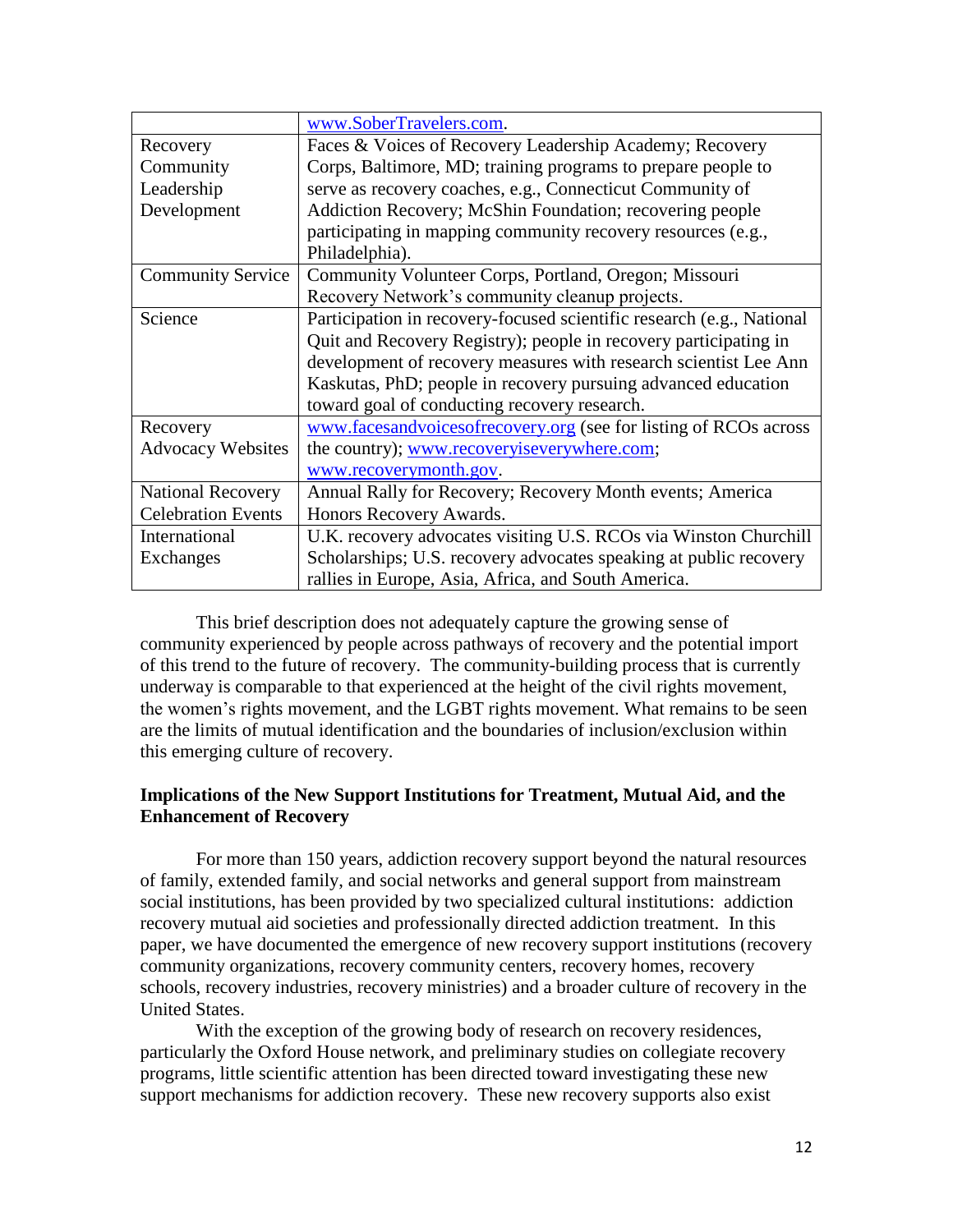beyond the consciousness of the fields' clinical and policy leaders. The questions we pose below underscore our belief that the changes outlined in this paper constitute a significant milestone in the history of addiction recovery—a milestone that will have profound implications to the future study and treatment of alcohol and other drug problems.

Historical Identity and Cultural Status: How will new recovery support institutions affect the identities and cultural status of addiction recovery mutual aid groups and addiction treatment institutions and their respective claims of cultural ownership of AOD problems?

Utilization and Effectiveness of Existing Institutions: Will the spread of these new recovery support structures serve to increase rates of entrance, early retention, and continued participation in addiction treatment and formal recovery mutual aid groups? Will recovery rates within local addiction treatment and recovery mutual aid groups rise in tandem with the development of these broader recovery support institutions? Could addiction treatment organizations increase the long-term recovery outcomes of those they serve by taking a more assertive role in the development, support, and mobilization of indigenous community recovery support resources?

Natural Recovery: Will the prevalence of natural recovery—the resolution of AOD problems without participation in recovery mutual aid groups or professional treatment—increase under the influence and heightened accessibility of these new recovery support structures? Will new recovery support structures serve primarily as adjuncts or alternatives to addiction treatment and recovery mutual aid groups?

Active Ingredients: What are the similarities and differences in the active ingredients (elements that elevate long-term recovery outcomes) within new recovery support institutions compared to those within addiction treatment and recovery mutual aid groups?

Potent Combinations/Sequences: Are there particularly potent combinations or sequences of addiction treatment, recovery mutual aid, and participation in broader recovery support institutions that generate significantly higher rates of long-term recovery than could have been achieved through the use of each in isolation, e.g., combining outpatient treatment, mutual aid, and sober housing (Polcin, Korcha, Bond, & Galloway, 2010)?

Responses across Diverse Populations: Are there particular populations for whom participation in these broader recovery support institutions are indicated or contraindicated? Will new recovery support institutions reach ethnic group members with severe substance use disorders who currently underutilize addiction treatment and mainstream recovery mutual aid resources (Chartier & Caetano, 2011)?

The cultural management of AOD problems has historically focused on two targets: the individual and the community environment, with the activities of traditional recovery support institutions (i.e., professionally directed treatment and mutual aid organizations) focused almost exclusively on the individual. The trends outlined in this paper mark a movement into the chasm between the individual and the community. It is our expectation that greater attention will be given to improving recovery outcomes through strategies aimed at increasing *community recovery capital* (White & Cloud, 2008). This will involve a blending of traditional clinical strategies of intervention with strategies of cultural revitalization and community development. With that will come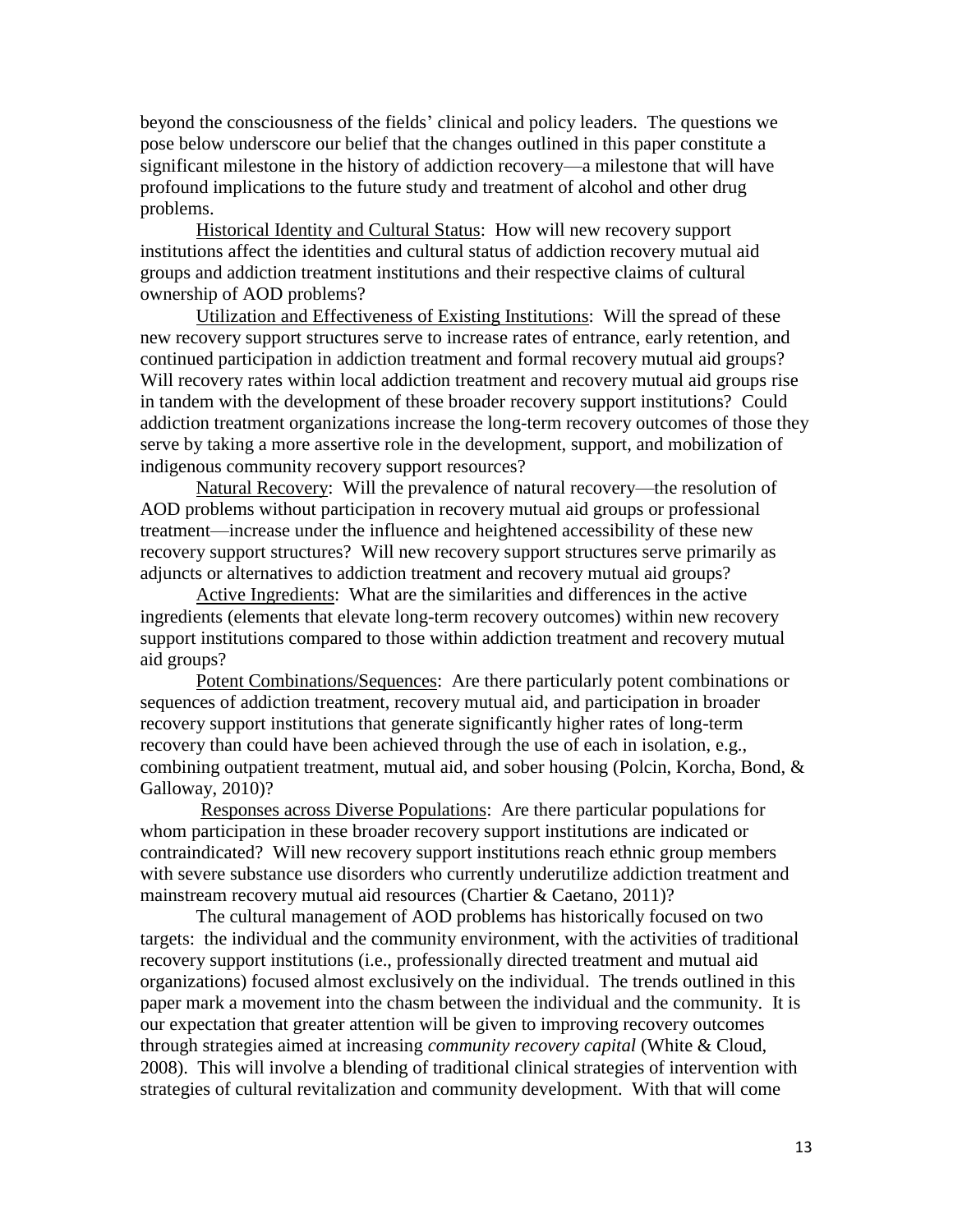studies of the role of community recovery capital (including the emerging resources described in this paper), as distinguished from the role of personal vulnerabilities and assets, in predicting long-term recovery outcomes.

Already rising from these new recovery support institutions is the concept of *community recovery*—the idea that broader social systems beyond the individual have been significantly wounded by severe and prolonged AOD dependence and related problems that may require a process of consciousness-raising and sustained healing. Coyhis (Coyhis & White, 2002) has referred to this community recovery process as a "healing forest" within which the individual, family, community, and culture are healed simultaneously.

It is incumbent on addiction professionals to become students of and participants within this national and international transformation of the ecology of recovery (2009a). The goal of the new recovery advocacy movement is to create a world in which recovery can flourish. It appears the construction of that world is well under way.

**Acknowledgement:** The authors would like to thank Pat Taylor of Faces and Voices of Recovery for her assistance in identifying resources identified in Table 2. This article was prepared as a briefing paper for the 2012 Betty Ford Institute/UCLA Annual Conference on Recovery.

## **References**

- Betty Ford Institute Consensus Panel. (2007). What is recovery? A working definition from the Betty Ford Institute. *Journal of Substance Abuse Treatment*, *33*, 221- 228. doi:10.1016/j.jsat.2007.06.001
- Borkman, T. J., Kaskutas, L. A., Room, J., Bryan, K., & Barrows, D. (1998). An historical review and developmental analysis of social model programs. *Journal of Substance Abuse Treatment*, *15*(1), 7-17. doi:10.1016/S0740-5472(97)00244-4
- Botzet, A. M., Winters, K., & Fahnhorst, T. (2007). An exploratory assessment of a college substance abuse recovery program: Augsburg College's StepUP Program. *Journal of Groups in Addiction and Recovery, 2*(2-4), 257-270. doi:10.1080/15560350802081173
- Chartier, K. G., & Caetano, R. (2011). Trends in alcohol services utilization from 1991- 1992 to 2001-2002: Ethnic group differences in the U.S. population. *Alcoholism: Clinical & Experimental Research*, *35*(8), 1485-1497. doi:10.1111/j.1530- 0277.2011.01485.x
- Cleveland, H. H., Harris, K. S., Baker, A. K., Herbert, R., & Dean, L. R. (2007). Characteristics of a collegiate recovery community: Maintaining recovery in an abstinence-hostile environment. *Journal of Substance Abuse Treatment, 33*(1), 13-23. doi:10.1016/j.jsat.2006.11.005
- Cloud, W., & Granfield, R. (2008). Conceptualizing recovery capital: Expansion of a theoretical concept. *Substance Use and Misuse, 43*(12-13), 1971-1986. doi:10.1080/10826080802289762
- Cohen, P., & Cohen, J. (1984). The clinician's illusion. *Archives of General Psychiatry, 41*, 1178-1182.
- Coyhis, D., & White, W. (2002). Addiction and recovery in Native America: Lost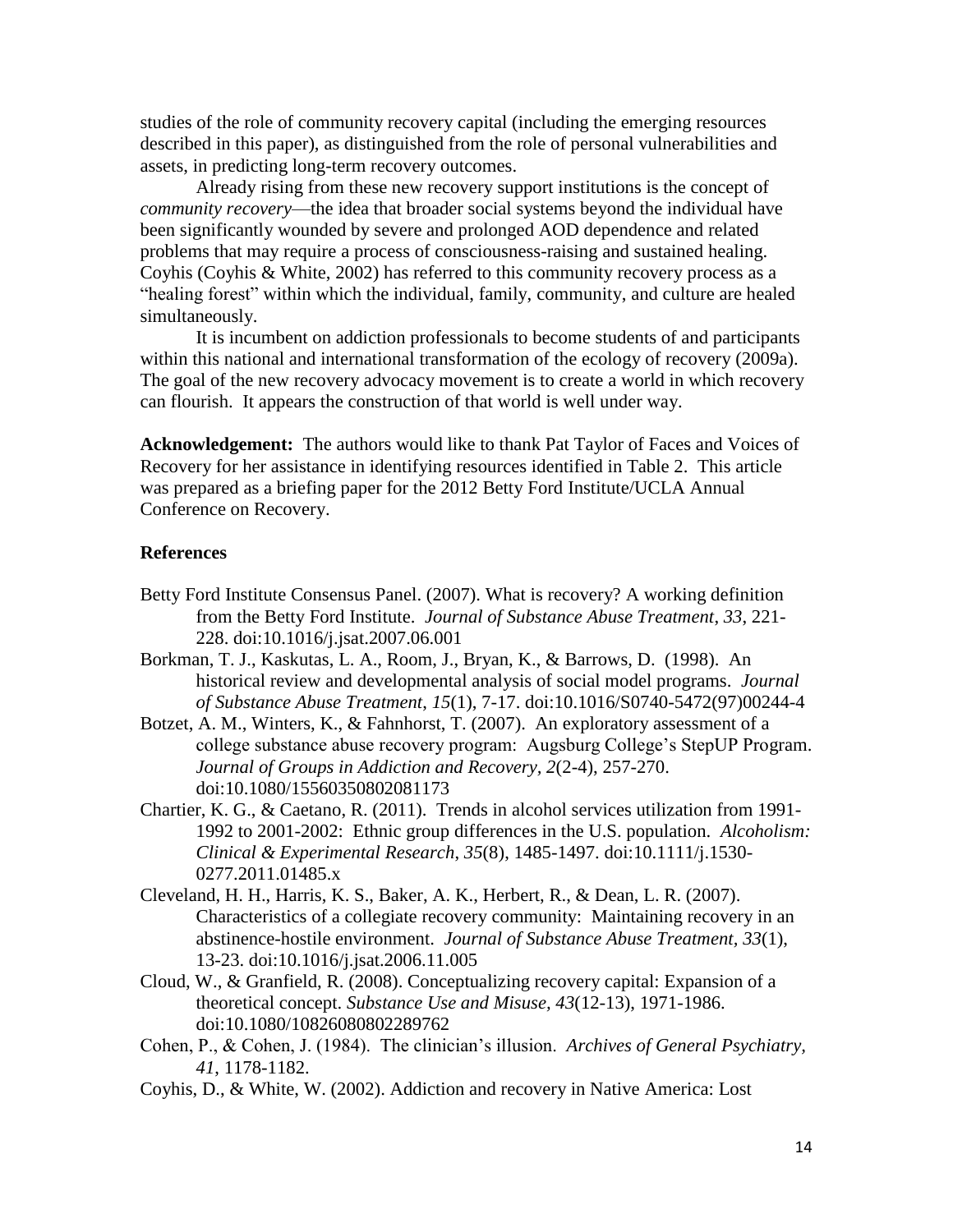history, enduring lessons. *Counselor, 3*(5), 16-20.

- Coyhis, D., & White, W. (2006). *Alcohol problems in Native America: The untold story of resistance and recovery-The truth about the lie*. Colorado Springs, CO: White Bison, Inc.
- Cunningham, J. (1999). Untreated remission from drug use: The predominant pathway. *Addictive Behaviors*, *24*(2), 267-270. doi:10.1016/S0306-4603(98)00045-8
- d'Arlach, L., Olson, B. D., Jason, L. A., & Ferrari, J. R. (2006). Children, women, and substance abuse: A look at recovery in a communal setting. *Journal of Prevention & Intervention in the Community*, *31*(1-2), 121-131. doi:10.1300/J005v31n01\_11
- Dawson, D. A. (1996). Correlates of past-year status among treated and untreated persons with former alcohol dependence: United States, 1992. *Alcoholism: Clinical and Experimental Research*, *20*(4), 771-779. doi:10.1111/j.1530-0277.1996.tb01685.x
- Dennis, M. L., & Scott, C. K. (2007). Managing addiction as a chronic condition. *Addiction Science & Clinical Practice*, *4*(1), 45-55.
- Dennis, M. L., & Scott, C.K. (2012). Four-year outcomes from the Early Re-Intervention (ERI) experiment using Recovery Management Checkups (RMCs). *Drug and Alcohol Dependence, 121*, 10-17. doi:10.1016/j.drugalcdep.2011.07.026
- Dodd, M. H. (1997). Social model of recovery: Origin, early features, changes and future. *Journal of Psychoactive Drugs*, *29*(2), 133-139.
- El-Guebaly, N. (2012). The meanings of recovery from addiction: Evolution and promises. *Journal of Addiction Medicine, 6*, 1-9. doi:10.1097/ADM.0b013e31823ae540
- Ferrari, J. R., Curtin-Davis, M., Dvorchak, P., & Jason, L. A. (1997). Recovering from alcoholism in communal-living settings: Exploring the characteristics of African American men and women. *Journal of Substance Abuse*, *9*, 77-87. doi:10.1016/S0899-3289(97)90007-9
- Gibson, R. L. (1991, April). *School-based recovery support: The time is now*. Presented at the annual convention of the American Association of Counseling and Development, Reno, Nevada, April 21-24.
- Godley, M. D., Godley, S. H., Dennis, M. L., Funk, R. R., & Passetti, L. L. (2007). The effect of Assertive Continuing Care on continuing care linkage, adherence, and abstinence following residential treatment for adolescents with substance use disorders. *Addiction*, *102*, 81-93. doi:10.1111/j.1360-0443.2006.01648.x
- Harris, K. S., Baker, A. K., Kimball, T. G., & Shumway, S. T. (2007). Achieving systems-based sustained recovery: A comprehensive model for collegiate recovery communities. *Journal of Groups in Addiction and Recovery*, *2*(2-4), 220-237. doi:10.1080/15560350802080951
- Humphreys, K., Wing, S., McCarty, D., Chappel, J., Galant, L., Haberle, B.,…Weiss, R. (2004). Self-help organizations for alcohol and drug problems: Toward evidencebased practice and policy. *Journal of Substance Abuse Treatment*, *26*(3), 151-158. doi:10.1016/S0740-5472(03)00212-5
- Janzen, R. (2001). *The rise and fall of Synanon: A California Utopia*. Baltimore: Johns Hopkins University Press.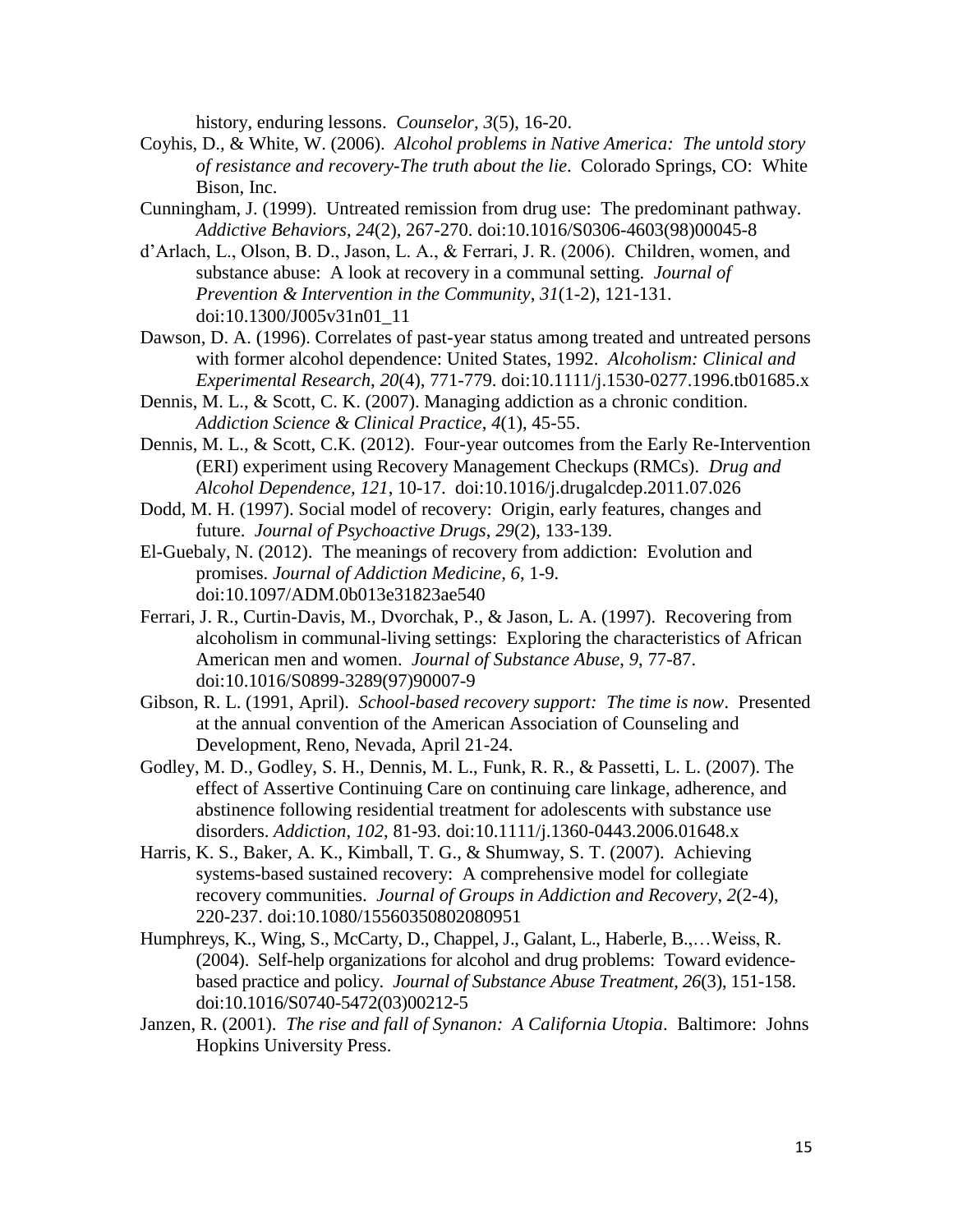- Jason, L., Davis, M., & Ferrari, J. (2007). The need for substance abuse aftercare: Longitudinal analysis of Oxford House. *Addictive Behaviors*, *32*, 803-818. doi:10.1016/j.addbeh.2006.06.014
- Jason, L. A., Olson, B. D., Ferrari, J. R., & Lo Sasso, A. T. (2006). Communal housing settings enhance substance abuse recovery. *American Journal of Public Health, 96*, 1727-1729. doi:10.2105/AJPH.2005.070839
- Jason, L. A., Olson, B. D., Ferrari, J. R., Majer, J. M., Alvarez, J., & Stout, J. (2007). An examination of main and interactive effects of substance abuse recovery housing on multiple indicators of adjustment. *Addiction*, *102*, 1114-1121. doi:10.1111/j.1360-0443.2007.01846.x
- Johnson, R., Martin, N., Sheahan, T., Way, F., & White, W. (2009). *Recovery resource mapping: Results of a Philadelphia Recovery Home Survey*. Philadelphia, PA: Philadelphia Department of Behavioral Health and Mental Retardation Services. Posted at [www.facesandvoicesofrecovery.org](http://www.facesandvoicesofrecovery.org/)
- Kaplan, L. (2003). *Substance abuse treatment workforce environmental scan*. Rockville, MD: Center for Substance Abuse Treatment.
- Kaplan, L., Nugent, C., Baker, M., & Clark, H. W. (2010). Introduction: The Recovery Community Services Program. *Alcoholism Treatment Quarterly*, *28*, 244-255. doi:10.1080/07347324.2010.488522
- Kaskutas L. A., Subbaraman, M. S., Witbrodt, J., & Zemore, S. E. (2009). Effectiveness of Making Alcoholics Anonymous Easier (MAAEZ): A group format 12-step facilitation approach. *Journal of Substance Abuse Treatment, 37*(3), 228-239. doi:10.1016/j.jsat.2009.01.004
- Kelly, J. F., Dow, S. J., & Westerhoff, C. (2011). Does our choice of substance-related terms influence perceptions of treatment need? An empirical investigation with two commonly used terms. *Journal of Drug Issues*, *40*, 805-818. doi:10.1177/002204261004000403
- Kelly, J. F., & Westerhoff, C. (2010). Does it matter how we refer to individuals with substance-related conditions? A randomized study of two commonly used terms. *International Journal of Drug Policy*, *21*, 202-207. doi:10.1016/j.drugpo.2009.10.010
- Kelly, J. F., & White, W. L. (2011). *Addiction recovery management: Theory, research and practice*. New York: Springer.
- Kelly J. F., & Yeterian, J. (2008). Mutual-help groups. In W. O'Donohue, & J. R. Cunningham (eds.), *Evidence-based adjunctive treatments* (pp. 61-106). New York: Elsevier.
- Laudet, A. B. (2008). The road to recovery: Where are we going and how do we get there? Empirically driven conclusions and future directions for service development and resarch. *Substance Use & Misuse*, *43*, 2001-2020. doi:10.1080/10826080802293459
- Lopez-Quintero, C., Hason, D. J., de los Cobas, J. P., Pines, A., Wang, S., Grant, B. F., & Blanco, C. (2010). Probability and predictors of remission from life-time nicotine, alcohol, cannabis or cocaine dependence: Results from the National Epidemiologic Survey on Alcohol and Related Conditions. *Addiction*, *106*(3), 657-669. doi:10.1111/j.1360-0443.2010.03194.x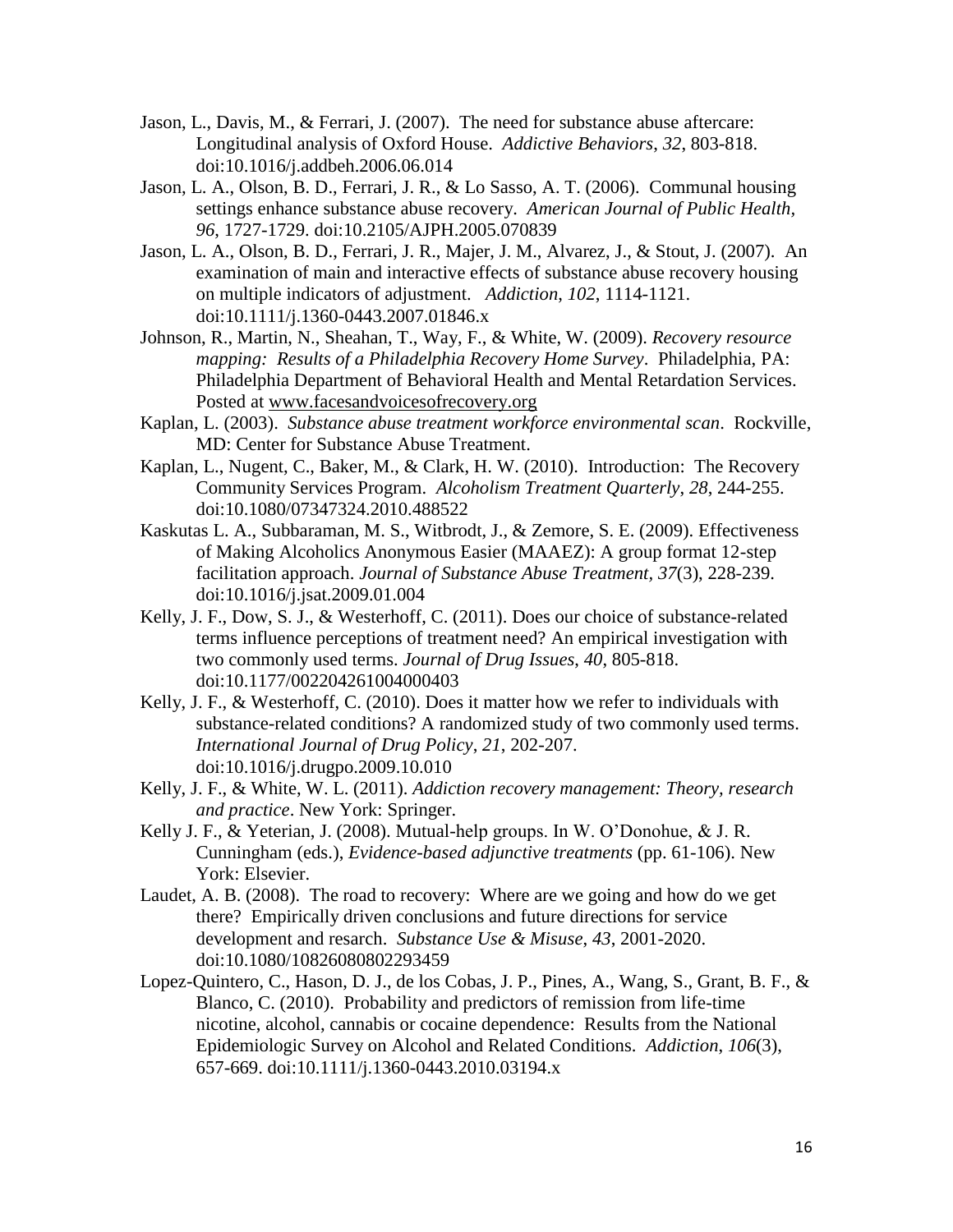- Magura, S. (2003). The role of work in substance dependency treatment: A preliminary overview. *Substance Use and Misuse*, *38*(11-13), 1865-1876.
- Majer, J. M., Jason, L. A., North, C. S., Ferrari, J. R., Porter, N. S., Olson, B.,...Molloy, P. (2008). A longitudinal analysis of psychiatric severity upon outcomes among substance abusers residing in self-help settings. *American Journal of Community Psychology, 42*(1-2), 145-153. doi:10.1007/s10464-008-9190-z
- McKay, J. R. (2009). *Treating substance use disorders with adaptive continuing care*. Washington, D.C.: American Psychological Association.
- McLellan, A. T., Carise, D., & Kleber, H. D. (2003). Can the national addiction treatment infrastructure support the public's demand for quality care? *Journal of Substance Abuse Treatment*, *25*, 117-121. doi:10.1016/S0740-5472(03)00156-9
- McLellan, A. T., Lewis, D. C., O'Brien, C. P., & Kleber, H. D. (2000). Drug dependence, a chronic medical illness: Implications for treatment, insurance, and outcomes evaluation. *Journal of the American Medical Association 284*(13), 1689-1695.
- Moberg, D. P., & Finch, A. J. (2007). Recovery high schools: A descriptive study of school programs and students. *Journal of Groups in Addiction and Recovery*, *2*(2-4), 128-161. doi:10.1080/15560350802081314
- Molloy, P., & White, W. L. (2009). Oxford Houses: Support for recovery without relapse. *Counselor, 11*(2), 28-33.
- Moos. R. H., & Finney, J. W. (2011). Commentary on Lopez-Quintero et al. (2011): Remission and relapse—the Yin-Yang of addictive disorders. *Addiction*, *106*, 670-671. doi:10.1111/j.1360-0443.2010.00003284.x
- Oksanen, A. (2012). To Hell and back: Excessive drug use, addiction, and the process of recovery in mainstream rock autobiographies. *Substance Use & Misuse*, *47*, 143- 154. doi:10.3109/10826084.2012.637441
- *Oxford House, Inc. annual report* (2011). Sliver Springs, MD: Oxford House, Inc.
- Polcin, D. L., Korcha, R., Bond, J., & Galloway, G. (2010). Eighteen month outcomes for clients receiving combined outpatient treatment and sober living houses. *Journal of Substance Use*, *15*(5), 352-366. doi:10.3109/14659890903531279
- Roizen, R., Cahalan, D., & Shanks, P. (1978). "Spontaneous remission" among untreated problem drinkers. In D. B. Kandel (Ed.), *Longitudinal research on drug use, empirical findings and the methodological issues* (pp. 197-221). New York: John Wiley & Sons.
- Room, J. (1998). Work and identity in substance abuse recovery. *Journal of Substance Abuse Treatment*, *15*(1), 65-74. doi:10.1016/S0740-5472(97)00250-X
- Roth, J., & Finch, A. (2010). *Approaches to substance abuse and addiction in education communities: a guide to practices that support recovery in adolescents and young*. Philadelphia: Taylor & Francis Group.
- Roth, J. D. (2010). Crossing international boundaries in recovery from addiction. *Journal of Groups in Addiction & Recovery, 5*(3-4), 179-182. doi:10.1080/1556035X.2010.523335
- Rubington, E. (1967). The halfway house for the alcoholic. *Mental Hygiene, 51*, 552-560.
- Schutte, K. K., Moos, R. H., & Brennan, P. L. (2006). Predictors of untreated remission from late-life drinking problems. *Journal of Studies on Alcohol*, *67*, 354-362.
- Shaw, S., & Borkman, T. (1990/1991). *Social model alcohol recovery: An environmental approach*. Burbank, CA: Bridge Focus, Inc.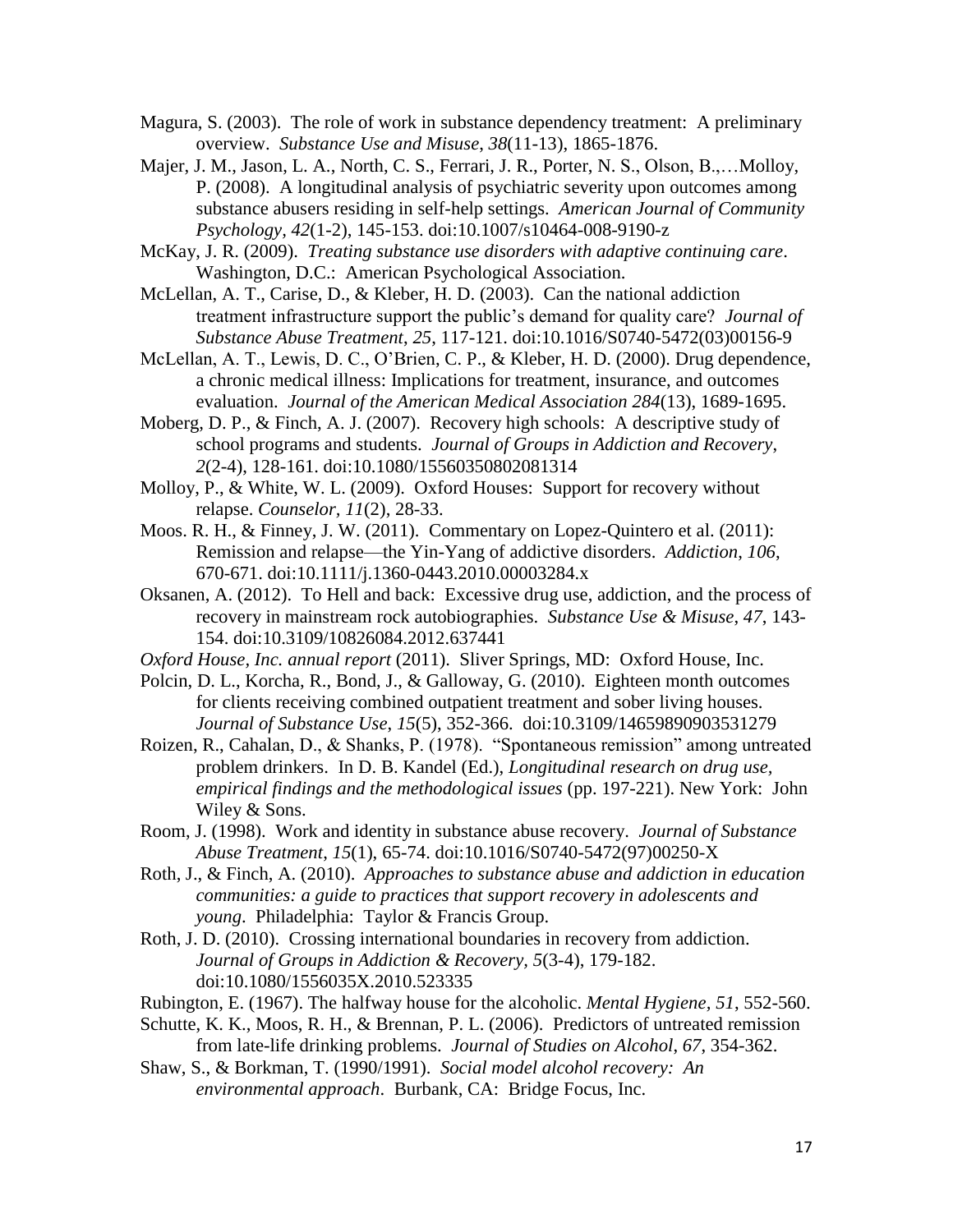- Sobell, L. C., Cunningham, J. A., & Sobell, M. B. (1996). Recovery from alcohol problems with and without treatment: Prevalence in two population surveys. *American Journal of Public Health*, *86*(7), 966-972.
- Spicer, J. (1993). *The Minnesota Model: The evolution of the interdisciplinary approach to addiction recovery.* Center City, Minnesota: Hazelden Educational Materials.
- Storbjork, J., & Room, R. (2008). The two worlds of alcohol problems: Who is in treatment and who is not? *Addiction Research and Theory*, *16*(1), 67-84. doi:10.1080/16066350701578136
- Substance Abuse and Mental Health Services Administration (SAMHSA). (2011). *National Survey of Substance Abuse Treatment Services (N-SSATS): 2010. Data on substance abuse treatment facilities* (DASIS Series S-59, HHS Publication No. (SMA) 11-4665). Rockville, MD: Substance Abuse and Mental Health Services Administration.
- Swanson, L., & McBean, T. (2011). *Bridges to grace: Innovative approaches to recovery ministry*. Grand Rapids, MI: Zendervan.
- White, W., & Kurtz, E. (2006). *Linking addiction treatment and communities of recovery: A primer for addiction counselors and recovery coaches*. Pittsburgh, PA: IRETA/NeATTC.
- White, W. L. (1996). *Pathways from the culture of addiction to the culture of recovery*. Center City, MN: Hazelden.
- White, W. L. (1998). *Slaying the dragon: The history of addiction treatment and recovery in America*. Bloomington, IL: Chestnut Health Systems.
- White, W. L. (2000). Listening to Lazarus: The voices of America's first "Reformed Drunkards". *Contemporary Drug Problems, 26*, 533-542.
- White, W. L. (2001a). Pre-AA alcoholic mutual aid societies. *Alcoholism Treatment Quarterly, 19*(1), 1-21. doi:10.1300/J020v19n02\_01
- White, W. L. (2001b). Recovery university: The campus as a recovering community. *Student Assistance Journal, 13*(2), 24-26.
- White, W. L. (2002). A lost vision: Addiction counseling as community organization. *Alcoholism Treatment Quarterly*, *19*(4), 1-32. doi:10.1300/J020v19n04\_01
- White, W. L. (2006). *Let's go make some history: Chronicles of the new addiction recovery advocacy movement*. Washington, D.C.: Johnson Institute and Faces and Voices of Recovery.
- White, W. L. (2007). The new recovery advocacy movement in America. *Addiction, 102,* 696-703. doi:10.1111/j.1360-0443.2007.01808.x
- White, W. L. (2008a). Recovery: Old wine, flavor of the month or new organizing paradigm? *Substance Use and Misuse, 43*(12&13), 1987-2000. doi:10.1080/10826080802297518
- White, W. L. (2008b). *Recovery management and recovery-oriented systems of care: Scientific rationale and promising practices*. Pittsburgh, PA: Northeast Addiction Technology Transfer Center, Great Lakes Addiction Technology Transfer Center, Philadelphia Department of Behavioral Health & Mental Retardation Services.
- White, W. L. (2009a). The mobilization of community resources to support long-term addiction recovery. *Journal of Substance Abuse Treatment, 36*, 146-158. doi:10.1016/j.jsat.2008.10.006